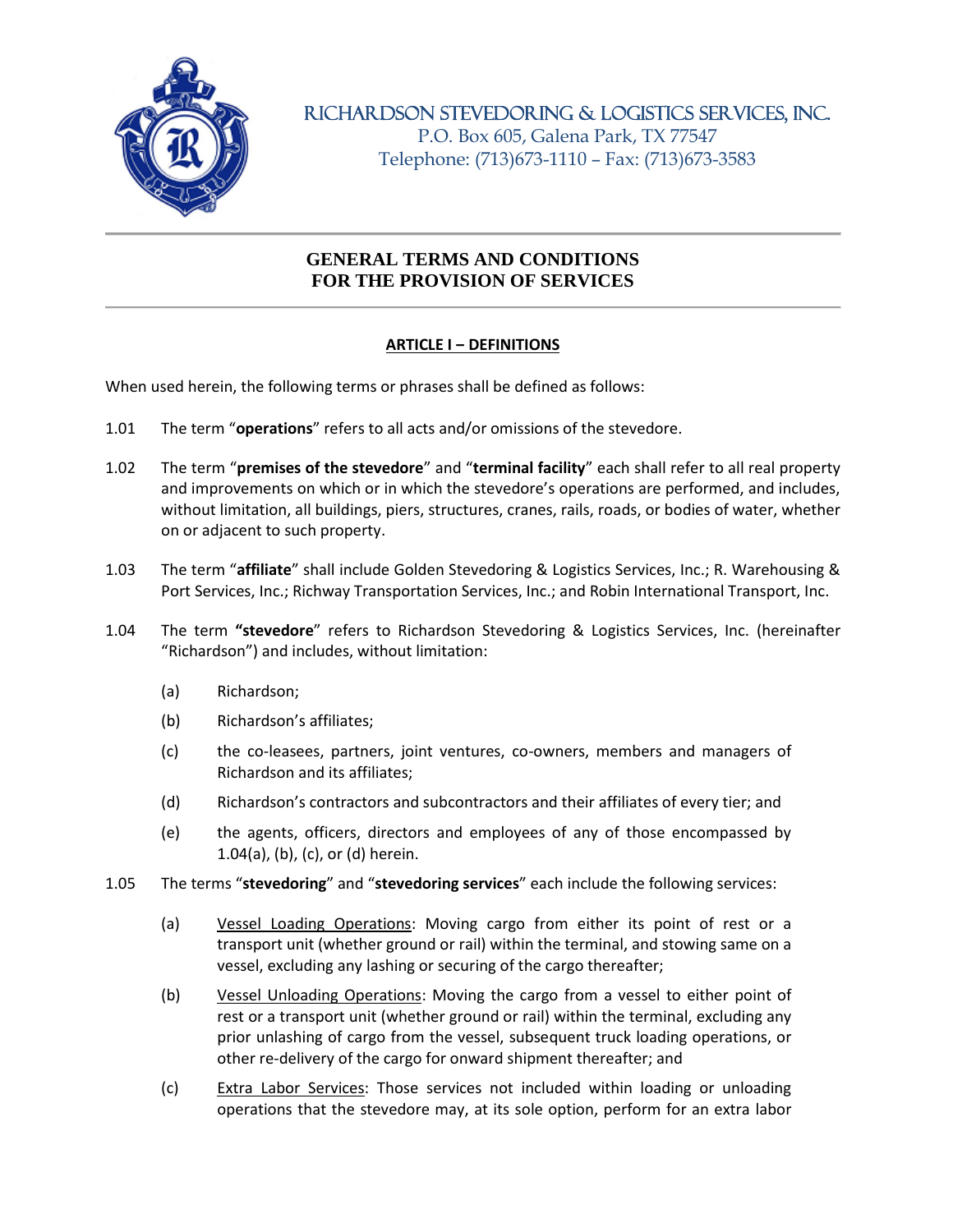

charge, including, without limitation: lashing and securing of cargo, unlashing of cargo, line handling, cleaning of holds, staging, flooring, working around other cargo, shifting other ports' cargo (OPC), shifting dunnage, opening and closing of hatches, rigging of derricks or winches, placing and removal of gangways, and any other work which is necessary in order to commence, continue or complete the stevedoring services requested by the customer. Any required service not specifically stipulated as included in the stevedore's rates for loading or unloading is to be considered an extra labor service.

- 1.06 The term "**control services**" shall mean services used to assess the quantity or quality of the cargo, such as tallying, weighing, measuring, gauging, sampling, sorting, etc.
- 1.07 The term "**customer**" refers to all parties engaging the services of the stevedore, all parties benefiting from the performance of the stevedore's services, and all parties to whom the stevedore's invoices for services are addressed, and includes, but is not limited to, the vessel for which such services are provided, the owner of the cargo as evidenced by documentation in the hand of the stevedore as of the date when the stevedore's services in connection with that cargo commence.
- 1.08 The term "**customer group**" shall mean individually and collectively: (1) customer; (2) its affiliates; (3) the co-owners, members and managers of customer and its affiliates; (4) customer's independent contractors and subcontractors of every tier and their respective affiliates; and (5) the agents, officers, directors and employees of any of those encompassed by 1.08(1), (2), (3) or (4) herein.
- 1.09 The term "**claims**" shall mean all claims, demands, causes of action, liabilities, damages, judgments, fines, penalties, awards, losses, costs, expenses (including, without limitation, reasonable attorneys' fees and costs of litigation) of any kind or character arising out of, or related to, the performance of or the subject matter of this Agreement (including, but not limited to, property loss or damage, bodily injury, sickness, disease or death, loss of services or wages, or loss of consortium or society).
- 1.10 The term "**extra labor charge**" refers to amount stevedore will charge customer for performance if "Extra Labor Services," and shall be calculated based upon the stevedore's cost of labor, equipment, and insurance plus 20%.
- 1.11 The term "**principal**" refers to the owner, mortgagor, mortgagee, operator, and charterer of a ship or vessel, and includes all agents of the foregoing having actual or apparent authority to act on behalf of the principal.
- 1.12 The term "**other party**" refers to any other person or entity other than a customer or principal who is bound to these Terms and Conditions by the acceptance of any services of the stevedore.
- 1.13 The term "**cargo vehicles**" refers to all vehicles delivering or receiving cargo at the terminal facility.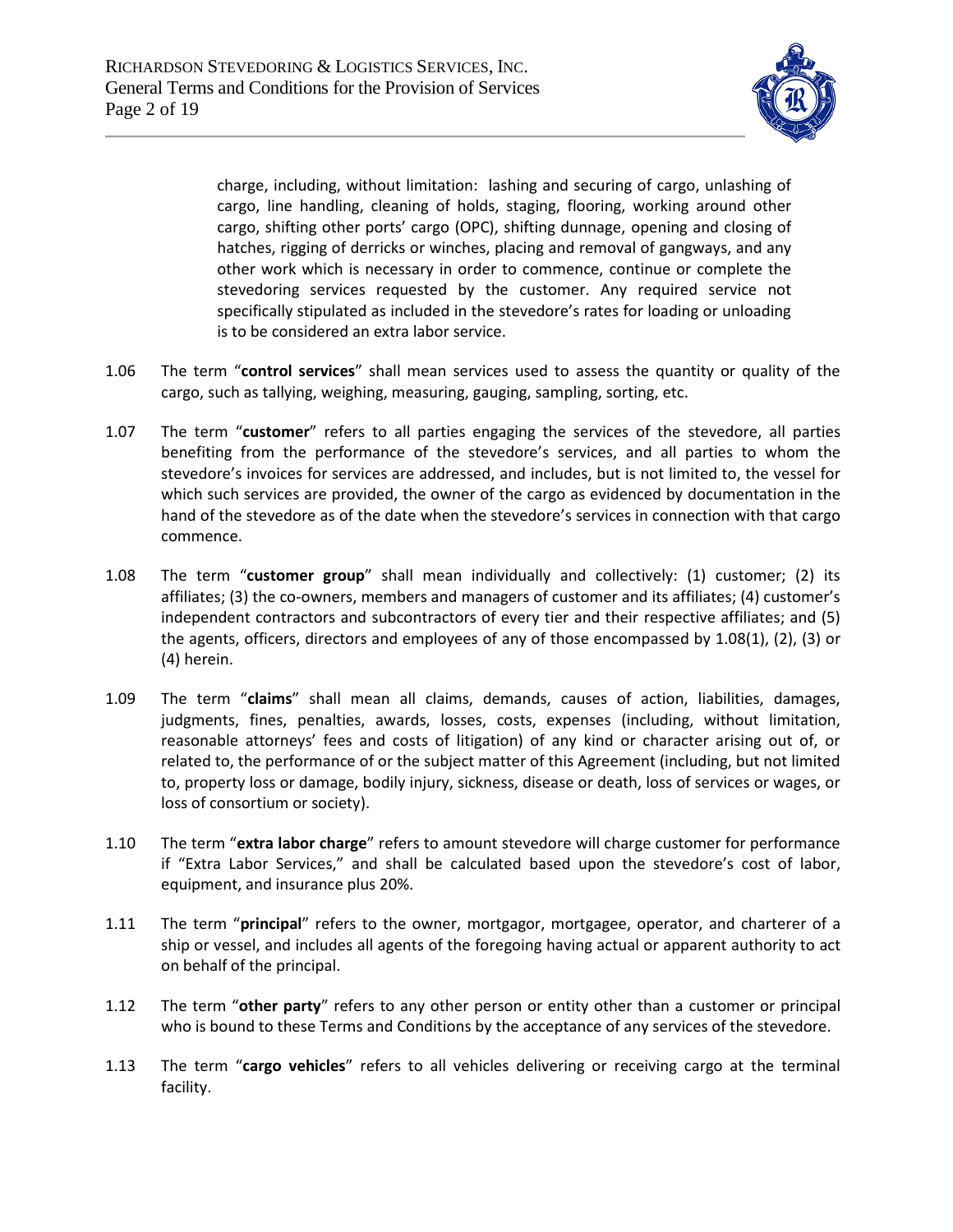

- 1.14 The term "**terminal users**" shall exclude drivers of cargo vehicles. Subject thereto, "terminal **users**" shall otherwise refer to employees, members, representatives, agents, vendors, clients, patrons, and invitees of a principal, customer, or other party, including, without limitation: pushers employed by commercial trucking companies, marine surveyors, cargo brokers, ship agents, port captains, and other vessel service providers and representatives.
- 1.15 The term "**private vehicles**" shall exclude cargo-carrying vehicles and any vehicles handled or received by the stevedore as cargo. Subject thereto, "**private vehicles**" shall otherwise include vehicles belonging to or driven by customer group members or terminal users.
- 1.16 **THE TERM "REGARDLESS OF NEGLIGENCE OR OTHER FAULT" SHALL, EXCEPT AS OTHERWISE EXPRESSLY MODIFIED, BE DEFINED TO MEAN WITHOUT LIMIT AND WITHOUT REGARD TO THE CAUSE OR CAUSES THEREOF, INCLUDING PRE-EXISTING CONDITIONS, STRICT LIABILITY, UNSEAWORTHINESS, UNAIRWORTHINESS, DEFECT, OR THE NEGLIGENCE OR OTHER FAULT OF ANY INDEMNITEE OR ANY OTHER PERSON OR ENTITY, WHETHER SUCH NEGLIGENCE OR OTHER FAULT BE SOLE, JOINT OR CONCURRENT, ACTIVE OR PASSIVE, OR WHETHER SUCH NEGLIGENCE, FAULT, UNSEAWORTHINESS, UNAIRWORTHINESS, DEFECT, CONDITION, OR EVENTS ARISE BEFORE OR AFTER THE EXECUTION OF THIS AGREEMENT.**

## **ARTICLE II - GENERAL PROVISIONS**

- 2.01 These General Terms and Conditions for the Provision of Stevedoring Services ("Terms and Conditions") apply to all operations of the stevedore, irrespective of their nature, regardless of whether or not such operations would be considered stevedoring operations under any common understanding or trade usage of that term and regardless of whether any charge is made or paid for such operations. These Terms and Conditions apply to all operations performed directly by the stevedore, as well as to all operations performed by agents, affiliates, contractors or subcontractors of the stevedore.
- 2.02 The acceptance by the customer, the principal or any other party of any services of the stevedore shall be deemed an agreement by the customer, the principal, or such other party to be bound to all of these General Terms and Conditions, whether or not a charge is made or paid for such services.
- 2.03 If the stevedore either directly or indirectly performs any services that are not commonly understood to be stevedoring services, including, but not limited to, the provision of tug services, warehousing services, or marine terminal services, then, by the acceptance of such services, the customer or principal shall be deemed to have agreed that the stevedore shall also have the benefit of all standard contracts or standard terms and conditions pertaining to such other services, as if the stevedore were a named party thereto, and such standard contracts and standard terms and conditions shall be deemed to be incorporated herein. In the event of any conflict between these Terms and Conditions and such other standard contracts or standard terms and conditions, these Terms and Conditions will prevail, but only to the extent of such conflict.
- 2.04 These Terms and Conditions are also to be supplemented by, but not superseded by, the customs and practices of the Port of Houston, which are deemed to incorporated herein. In the event of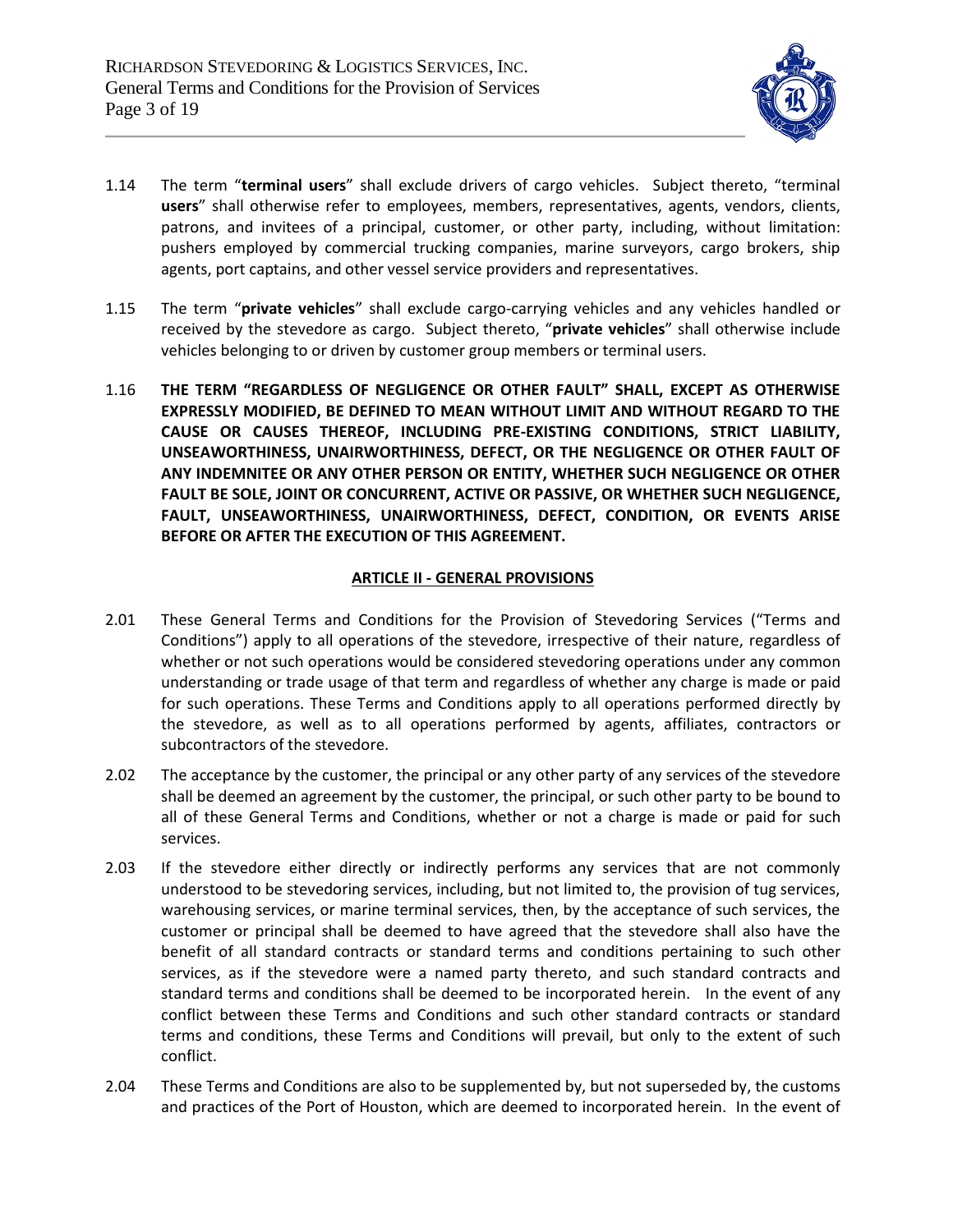

any conflict between these Terms and Conditions and such customs and practices, these Terms and Conditions will prevail, but only to the extent of such conflict.

- 2.05 In addition to the rights and remedies provided under these Terms and Conditions, the stevedore shall also be entitled to the benefit of any and all rights, remedies, defenses and limitations on liability provided at law, in admiralty or in equity, or contained in any applicable bills of lading, warehouse receipts, or tariffs, which are deemed to be incorporated herein.
- 2.06 The failure by the stevedore to exercise any right granted to it hereunder shall not be deemed a waiver of that right, nor shall the invocation by the stevedore of a particular provision hereunder be deemed to be a waiver of the stevedore's right to rely upon any other provision hereunder.
- 2.07 These Terms and Conditions, and any contracts based thereon, are severable, so that if any single provision or part thereof is found to be invalid or unenforceable, such invalidity or unenforceability shall not affect the remainder of these Terms and Conditions, which shall continue in full force and effect.

### **ARTICLE III ‒ OFFERS, TARIFFS AND PAYMENT OF CHARGES**

- 3.01 A quotation of rates by the stevedore shall be deemed an offer to provide the quoted services, conditioned upon the express warranty made hereunder by the customer, principal or other party that the cargo will require ordinary handling by gangs of regular size during regular working hours, that the cargo is sound and has been packaged in a safe and customary manner, and that there are no other circumstances that would necessitate any special gear, additional personnel or extraordinary handling. The stevedore shall have the right to revoke its offer at any time prior to acceptance by the customer, principal or other party, in which case, the stevedore shall have no further obligation to the customer, principal or other party.
- 3.02 If the stevedore's offer is not expressly rejected by the customer, principal or other party, then the stevedore's offer will be deemed to be accepted by the customer, principal, or other party upon commencement of the provision of services by the stevedore.
- 3.03 If any of the conditions stated in Paragraph 3.01 cease to apply between the date of acceptance of the offer and the date when the provision of stevedore services has been completed, then the stevedore shall have the right to adjust the rates and tariffs contained in the offer accordingly, and the customer, principal or other party hereby agrees to accept all such adjustments.
- 3.04 The stevedore shall maintain documentation of the nature, scope and extent of services it has provided in the form of daily work logs and tally receipts of the cargo (when applicable) and shall make such documentation available upon request to the customer or principal. The stevedore's documentation shall be deemed conclusive and irrefutable evidence of the work actually performed by the stevedore.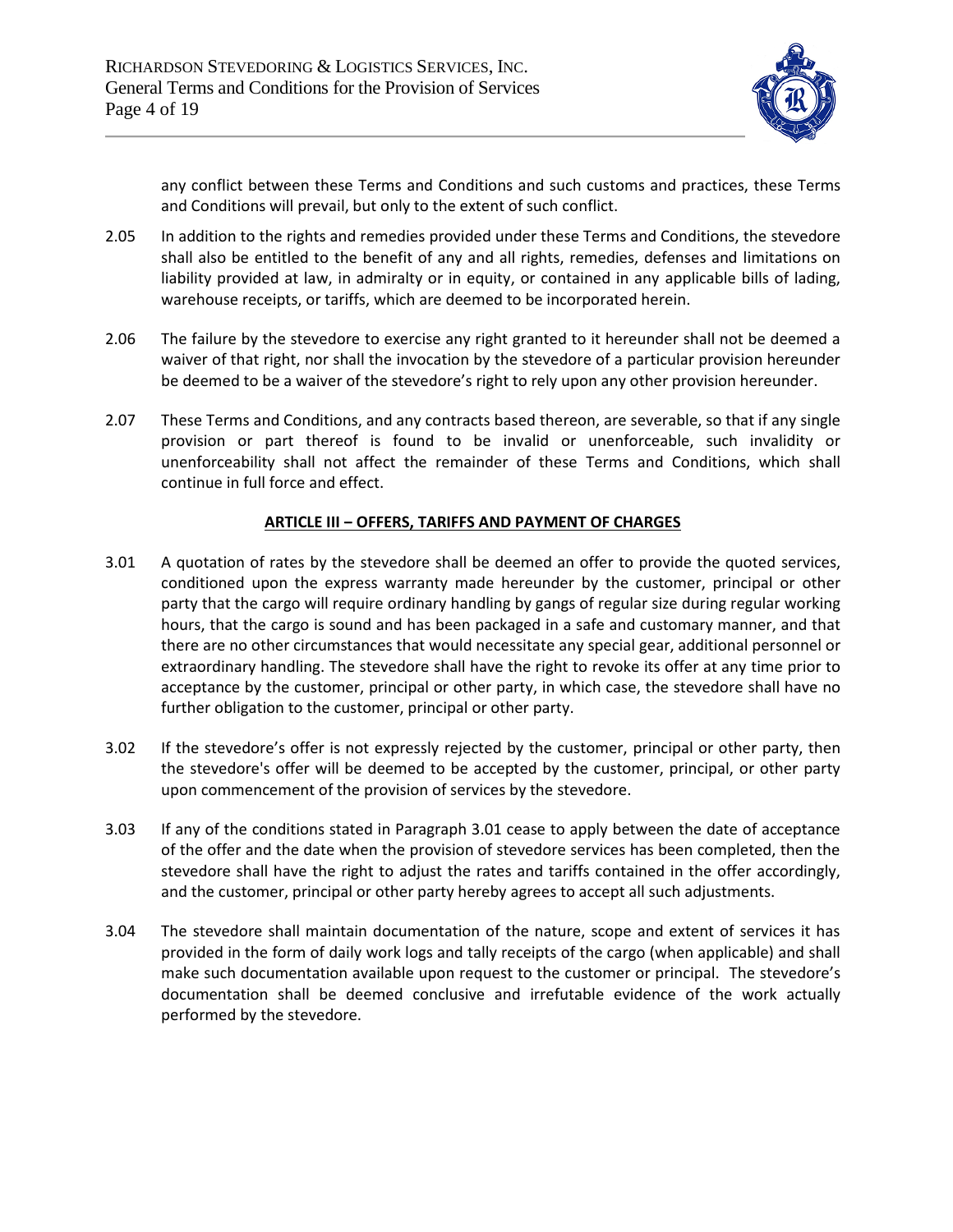

3.05 At the request of the customer, principal or other party, the stevedore shall make a report on the condition of the cargo at discharge or prior to loading, to the best of its ability. However, the stevedore does not hold itself out to be a marine surveyor and makes no representations or warranties whatsoever regarding the accuracy or other character of its discharge condition report.

**NOTE: BY REQUESTING SUCH A REPORT, THE CUSTOMER, PRINCIPAL AND/OR OTHER PARTY AGREE TO RELEASE, PROTECT, DEFEND, INDEMNIFY AND HOLD THE STEVEDORE AND ITS RESPECTIVE OFFICERS, DIRECTORS, MANAGERS, EMPLOYEES, AGENTS, ASSIGNS AND REPRESENTATIVES HARMLESS FROM AND AGAINST ALL CLAIMS, WITHOUT LIMIT, IN CONNECTION WITH ANY VARIANCE BETWEEN THE CONDITION OF THE CARGO AS NOTED IN THE BILLS OF LADING AND THE CONDITION OF THE CARGO AS NOTED BY THE STEVEDORE AT DISCHARGE OR PRIOR TO LOADING, REGARDLESS OF THE NEGLIGENCE OR OTHER FAULT OF THE STEVEDORE TO THE FULLEST EXTENT PERMITTED BY LAW.**

- 3.06 The stevedore shall present the customer, principal or other party with an invoice for the stevedore's services. However, all customers, principals and other parties accepting the stevedore's services covered by said invoice shall be deemed to be jointly and severally liable for the payment of the invoice, regardless of the name of the party to which the invoice is addressed, including the owner of the cargo as evidenced by documentation in the hand of the stevedore as of the date when the stevedore's services in connection with that cargo commence. Payment of all invoices shall be due in full upon presentation, without any right of set-off, counterclaim or deduction whatsoever by the customer, principal or other party. Payment of invoices shall be by cash, certified funds, or wire transfer to the stevedore's designated account unless prior written permission is received from the stevedore for some other method of payment.
- 3.07 Questions regarding the validity or accuracy of any invoice must be submitted to the stevedore in writing within ten (10) days of presentation, after which such invoice shall be deemed accurate, valid and accepted by the customer, principal or other party.
- 3.08 Interest shall accrue on all invoices that have not been paid for thirty (30) days or more shall accrue interest at the rate of one and one-half percent (1.5%) per month from the date due until paid in full ("Late Payment Charge"), provided however that if the foregoing rate of interest shall be deemed in excess of a lawful maximum rate, the interest rate to be applied shall be reduced to the highest lawful rate. The stevedore's failure to impose a Late Payment Charge shall not be a waiver of stevedore's other rights and remedies for such late payment, nor of stevedore's right to later present and collect such Late Payment Charge.
- 3.09 The customer, principal or other party shall be liable for all reasonable costs, including attorneys' fees, in connection with stevedore's collection of unpaid invoices.
- 3.10 Notwithstanding the foregoing, should the stevedore at any time deem itself insecure with respect to the payment for any services provided hereunder, whether past or present, the stevedore may exercise any or all of the following rights at any time: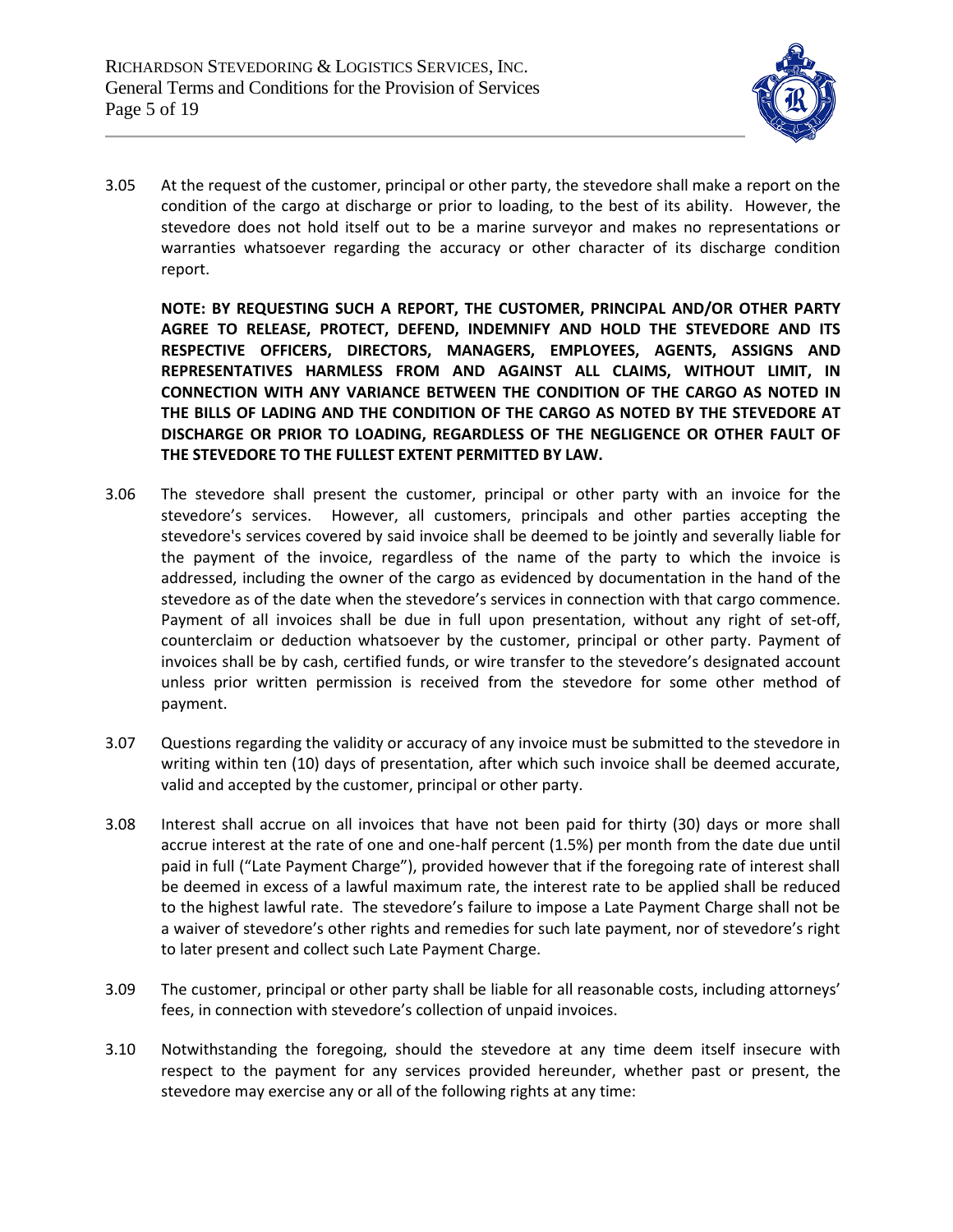

- (a) Demand a down payment, advance, pre-payment in full, or other form of security before commencing, continuing or completing work;
- (b) Refuse to perform or suspend or terminate performance of work, without prior warning, until all unpaid invoices are paid;
- (c) Declare all claims of the stevedore against the customer, principal or other party to be immediately due and payable;
- (d) Exercise any other rights permitted at law, in admiralty, in equity or elsewhere under these Terms and Conditions.

**NOTE:** Examples of the types of circumstances that might cause the stevedore to deem itself insecure are, without limitation: the lack of a prior commercial relationship between the stevedore and the customer, principal or other party; the voluntary or involuntary bankruptcy of the principal, customer or other party; the appointment of a receiver for the principal, customer or other party; the arrest of a ship or any sister ship of the principal, customer or other party; the suspension of any payments by the principal, customer or other party; the cessation of any operations by the principal, customer or other party; the seizure of any goods of the principal, customer or other party; seizure of any cargo, bunkers or earned or unearned freights of a vessel, principal, customer or other party; or any other circumstance that causes the stevedore, in its sole discretion, to believe that it might not receive payment for its past or present services.

**NOTE:** The exercise of any rights under Paragraph 3.10 by the stevedore shall not be deemed a breach of contract by the stevedore, and the stevedore shall have no liability for any consequences to the cargo, customer, principal, other party or any third party that may be caused by the stevedore's exercise of any of its rights hereunder.

3.11 The stevedore shall have a maritime lien on a vessel for all services furnished thereto. In addition, the stevedore shall have shall have a lien on all cargo in its possession for any charges for services rendered, storage, demurrage and any other charges due, including all costs and legal fees associated with collection of amounts due and enforcing this lien, or any other sums whatsoever payable by or chargeable to or for the account of cargo under any bailment, receipt or other document issued by the stevedore, and any contract preliminary hereto and any sums owed to the stevedore by the person responsible for the account of cargo or any affiliates thereof on prior accounts or shipments, and the cost and expenses of recovering the same (all such charges, fees and costs collectively the "**charges and costs**"), and may hold the cargo until all such charges and costs are fully settled, or until other security for payment satisfactory to the stevedore has been furnished.

**NOTE**: If the charges and costs are not fully settled by the time of the cargo release, or if the cargo is otherwise unclaimed, after a reasonable time not to exceed thirty (30) days after arrival at the terminal, or the time set forth in any applicable tariff provision, receipt or other document issued by the stevedore, the stevedore may sell the cargo privately or by public auction, or otherwise dispose of such cargo, ten (10) days after sending the owner of record notice, via letter (U.S. Mail, postage prepaid, return receipt requested) or by actual notice by any appropriate means, of the amount of charges and costs owed, the date of sale and a statement informing the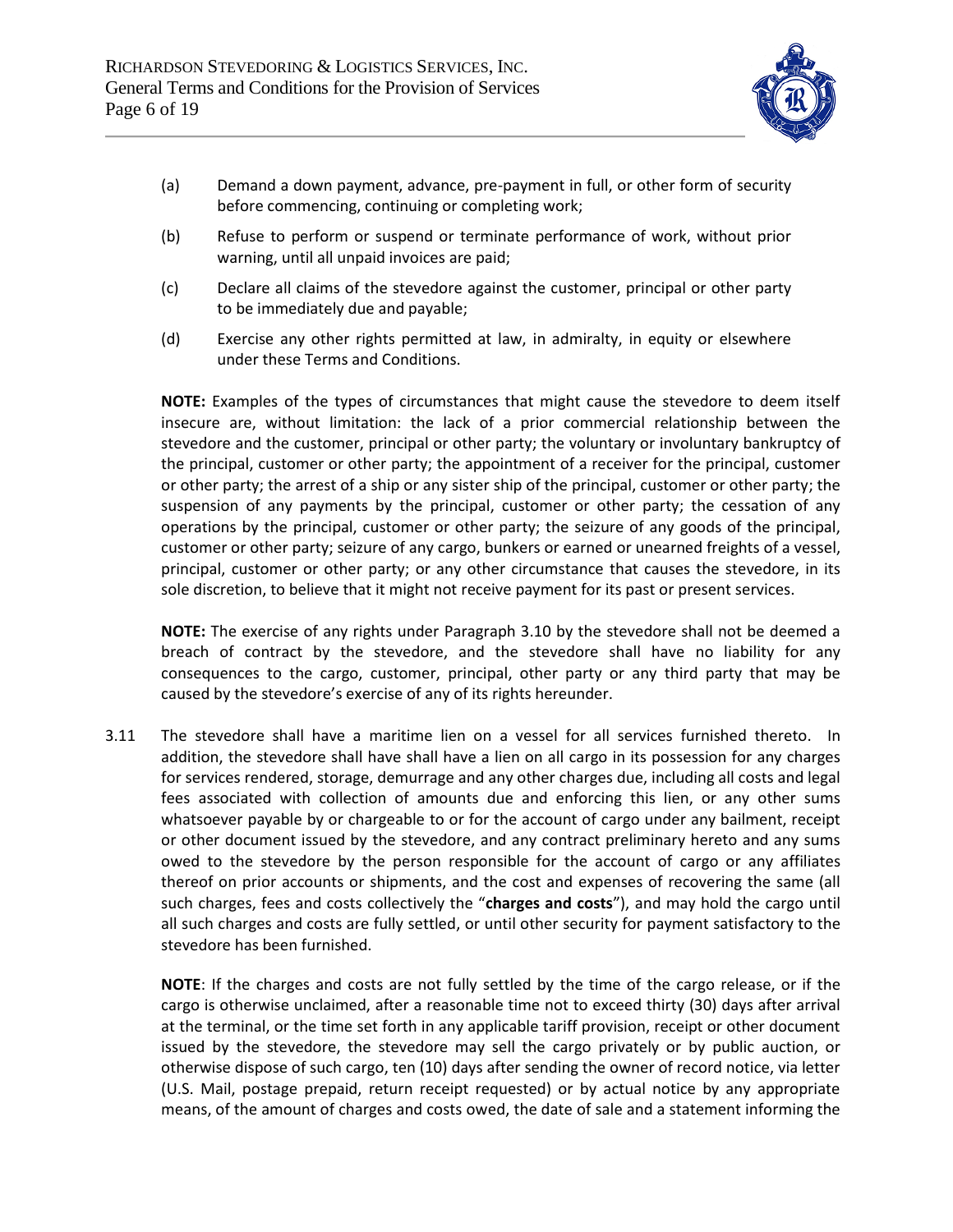

registered owner that if the charges and costs are not fully settled by the date of sale the cargo will be sold and the proceeds of such sale will be used to settle the charges and costs owed plus the costs of the sale. If the owner of record does not fully settle the outstanding charges and costs within ten (10) days of the mailing of the notice letter or giving actual notice, the sale will proceed as described in the notice. If the sale proceeds fail to cover the outstanding charges and costs, the stevedore may recover the deficit from the party responsible for such charges and costs, or its affiliates owing any unsatisfied portion thereof. Sale proceeds beyond the charges and costs owed will be returned to the registered owner if claimed within one (1) year of the mailed notice.

- 3.12 The customer, principal or other party grants a security interest to the stevedore in the cargo and all proceeds derived from the cargo in a maximum amount of \$1,000,000 for all charges and expenses other than described above (including money advanced and interest), whether incurred before or after delivery, and customer agrees to execute and deliver all such documents as may be required to perfect such security interest. If cargo is transferred from one party to another, and should the charges relating to such cargo not be paid in full on the date of such transfer, the lien for such charges shall attach to the cargo retained by the transferor and to cargo transferred to the transferee. In the event a proceeding is brought by one party against the other to enforce any provisions herein, the prevailing party shall be entitled to legal fees and costs.
- 3.13 The stevedore shall have a right of set-off against all goods, documents, or monies of the customer, principal or other party in the hands of the stevedore for any unpaid claims that the stevedore may have against the customer, principal or other party.
- 3.14 In the event that the stevedore retains or asserts a right of set-off against any goods of the customer, principal or other party in the stevedore's hands and the customer, principal or other party does not make payment, provide alternative security or otherwise satisfy the stevedore's claim within thirty (30) days, the stevedore shall be entitled to sell the goods by public or private sale in a manner permitted by law.
- 3.15 Payment to an agent of the customer, principal or other party shall not be deemed payment to the stevedore. Unless otherwise instructed in writing by the stevedore, all payments must be made to the stevedore directly.

### **ARTICLE IV – OPERATIONS**

- 4.01 The stevedore shall be entitled to subcontract, on any terms, any or all of its operations to one or more third parties selected by the stevedore, at its sole discretion. However, said third parties shall at all times remain independent contractors of the stevedore and shall not be deemed at any time to be borrowed servants of the stevedore.
- 4.02 The stevedore shall have the option of handling the cargo with its own equipment and gear, or that of the principal, customer or other party. In the event that the stevedore chooses to handle the cargo with the equipment or gear of the principal, customer or other party, said principal, customer or other party shall provide such equipment or gear to the stevedore free of any charge and shall warrant to the stevedore that said equipment and gear is in good repair, safe and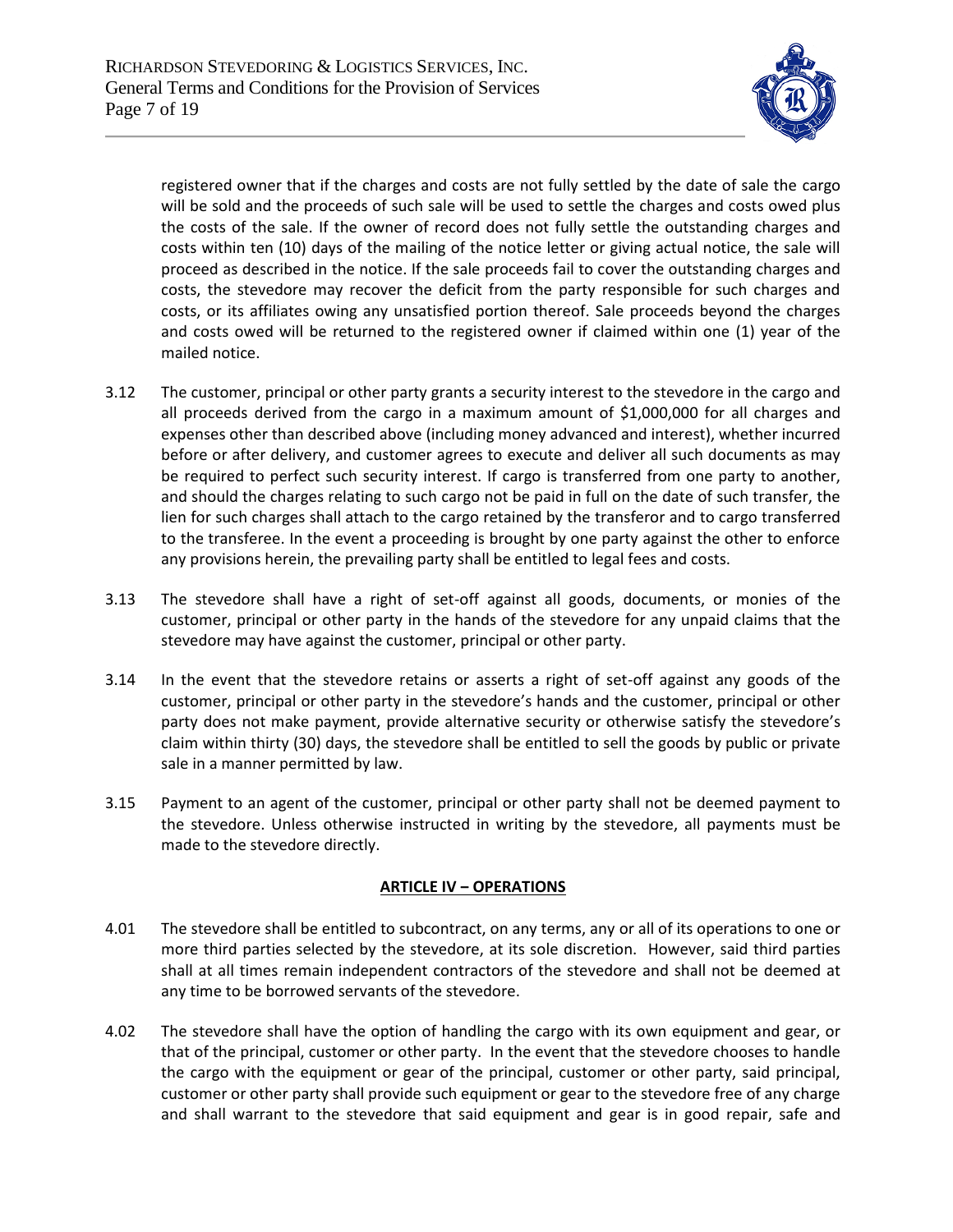

workmanlike condition, and has been certified in accordance with Safety and Health Regulations for Longshoring set forth in Subparts A‒F of 29 C.F.R. § 1918, *et seq.*, and applicable classification society and safety standards.

- 4.03 Except in those cases where the stevedore contractually agrees in writing to perform a certain service within a certain time, any information given by the stevedore to the customer, principal or other party regarding times for starting and completing loading, discharging or delivery are estimates only, and the stevedore shall have no liability if these estimates later prove to be inaccurate.
- 4.04 The following extra services are not included within loading or unloading services, and are generally performed by others or, in some cases, by the stevedore for an extra labor charge: lashing and securing of cargo, unlashing of cargo, line handling, cleaning of holds, staging, flooring, working around other cargo, shifting other port's cargo (OPC), shifting dunnage, opening and closing of hatches, rigging of derricks or winches, placing and removal of gangways, and any other work not included within loading or unloading operations but necessary for commencement, continuation or completion of same. However, if the stevedore deems such extra services necessary in order to commence, continue or complete loading or unloading operations, and the principal, customer or other party fails to have such work performed within a reasonable time, then the stevedore may, but is not required to, perform any or all of these extra services itself, in its sole discretion, for the account of and at the sole risk of the customer, principal or other party.
- 4.05 If any services are required to be performed by the stevedore to the vessel or to the cargo by any governmental authority or agency, the customer, principal and other party agree that such services shall be provided by the stevedore for the account of and at the sole risk of the customer, principal or other party and without prior notice to or approval by the customer, principal or other party.
- 4.06 The principal, customer or other party shall take steps to ensure that the lighting in the holds of the vessel, oily surfaces and all causes for electric shock, safety rails against falls and safe access to the vessel and cargo holds are sufficient to permit the stevedore to conduct its operations in the holds safely, and the principal, customer or other party shall be solely responsible for all personal injuries or property damage caused by its failure to ensure sufficient lighting in the vessel's cargo holds.
- 4.07 The stevedore may request that a vessel berthed at its facility leave that berth either temporarily or permanently whenever the stevedore with the terminal owner's approval and coordination, in its sole discretion, deems such a move desirable or necessary to its operations, and the customer or principal shall ensure that the vessel leaves that berth within six (6) hours of the stevedore's written request being submitted to the customer, principal, or the vessel's Master. If the vessel does not leave the berth by the requisite time, the stevedore shall be at liberty to take such measures as it may deem fit to ensure the vessel's departure or otherwise protect its interests, all for the account of and at the sole risk of the customer or principal.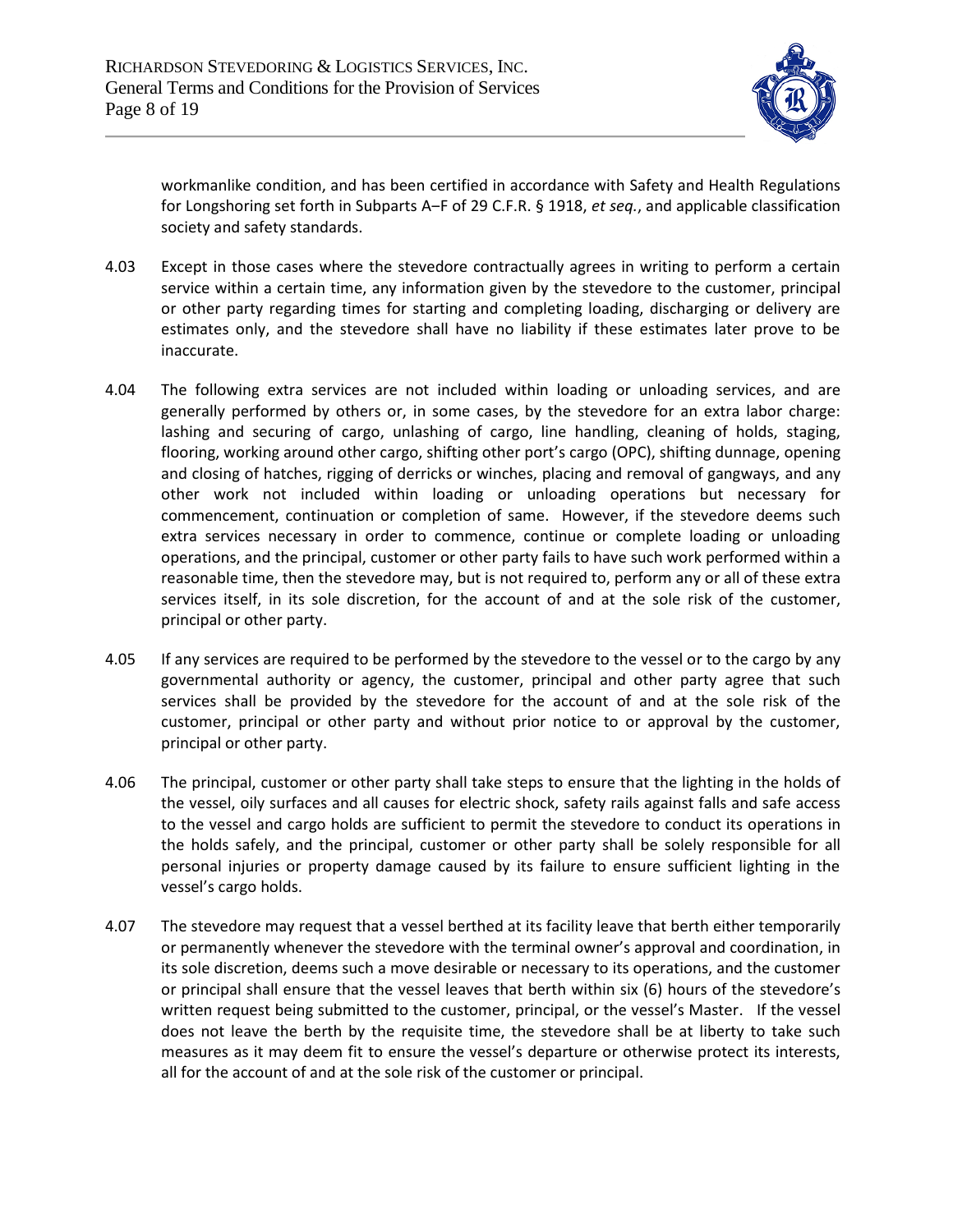

4.08 If a customer, principal or other party who has been notified that his goods or cargo is available for delivery from the stevedore's premises fails to take delivery of the cargo within a reasonable time after such notice, the stevedore may, but is not required to, store the cargo for the account of and at the sole risk of the customer, principal or other party, subject to any applicable terms, conditions, storage and handling charges set forth in the applicable Tariff for terminal where the is to be stored. The sale of cargo by the principal, customer or other party to a third party prior to delivery shall not relieve the customer, principal or other party from its obligation to the stevedore to pay storage charges, handling charges, or other expenses incurred by the stevedore in connection with respect to such cargo, unless the stevedore gives prior written consent to the substitution of one debtor for another.

### **ARTICLE V ‒ CONTROL SERVICES/OUTSIDE CONTRACTORS**

- 5.01 The term "**control services**" shall mean services used to assess the quantity or quality of the cargo, such as surveying, tallying, packing, weighing, measuring, gauging, sampling, sorting, marking, and securing of cargo either to be loaded on a vessel or for inbound shipment or delivery after being discharged.
- 5.02 Control services shall be performed by the stevedore for a separate charge, unless the customer, principal or other party and the stevedore mutually agree that such services shall be performed by an outside contractor or some other person or entity engaged by or designated by the customer, principal or other party. However, in the event that such control services are performed by agreement by an outside contractor or other third party, and the performance of such services requires the use of any gear or equipment of the stevedore, then such gear or equipment shall be operated only by the stevedore and for the account of the customer, principal or other party.
- 5.03 Requests to the stevedore by the customer, principal or other party for the performance of control services by a party other than the stevedore shall be made on a timely basis and shall be contingent upon the payment by the customer, principal or other party of any charges by the stevedore for the use of the gear, facilities, premises or equipment of the stevedore by the control services contractor. The failure to make a timely request for outside control services and/or to guarantee payment of the stevedore's charges in connection therewith may result in the stevedore's refusal to allow the control service contractor entry onto the stevedore's premises.
- 5.04 In the event that the control services contractor agrees to pay the stevedore's charges directly, the customer, principal or other party engaging that contractor shall guarantee the payment of such charges and shall be jointly and severally liable with the contractor for the payment of such charges. The provisions of Article III of these Terms and Conditions relating to payment shall also apply in such event.
- 5.05 If the customer, principal or other party declines to have the stevedore or an outside contractor weigh its cargo prior to loading or upon discharge, then the customer, principal, or other party shall be deemed to accept, as conclusive and irrefutable evidence of the quantity and weight of the cargo, the piece count of the cargo made by the stevedore prior to loading or upon discharge.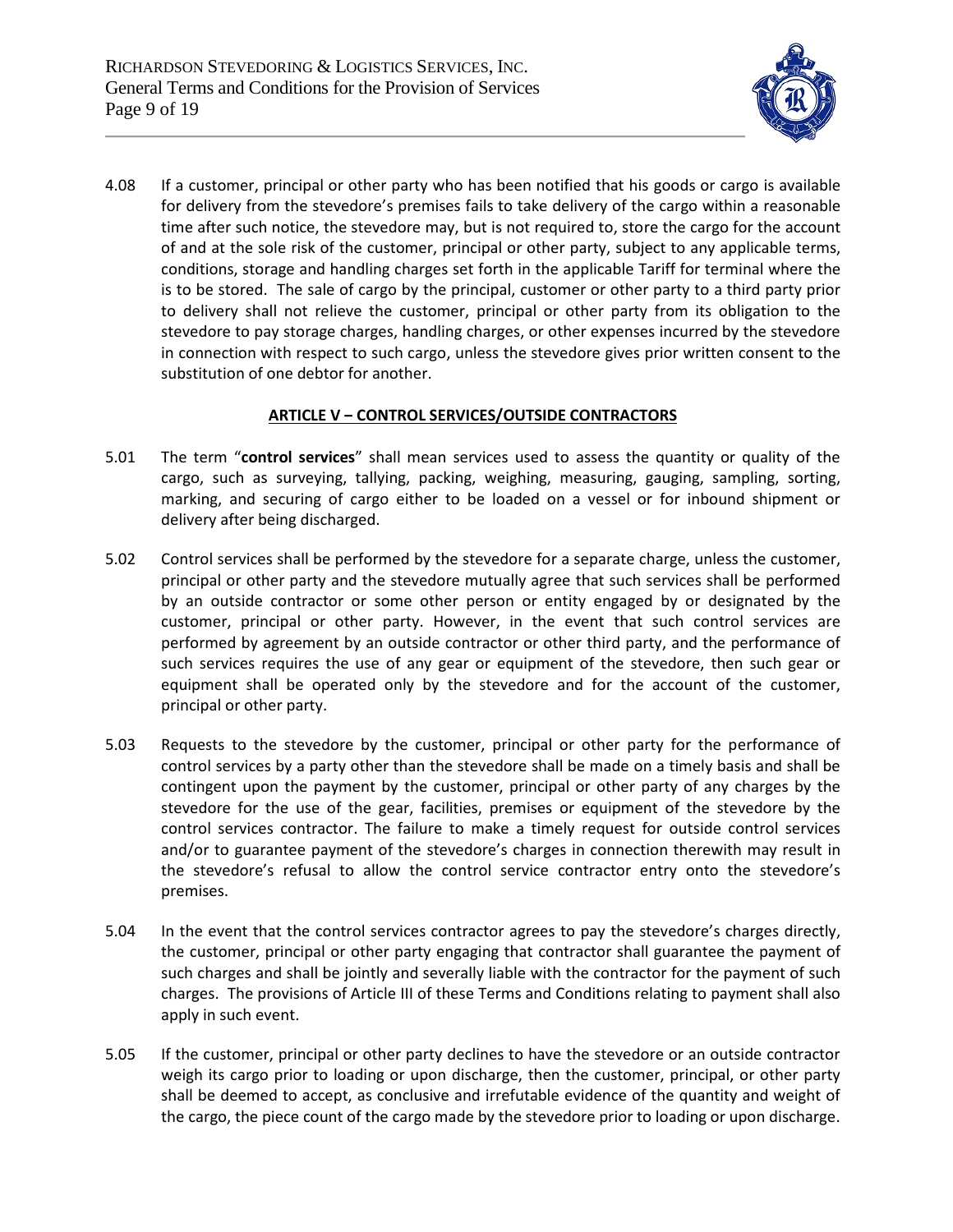

**NOTE: BY DECLINING TO HAVE THE STEVEDORE OR AN OUTSIDE CONTRCTOR WEIGH ITS CARGO PRIOR TO COMMENCEMENT OF STEVEDORING SERVICES, CUSTOMER, PRINCIPAL OR OTHER PARTY AGREES TO RELEASE, PROTECT, DEFEND, INDEMNIFY AND HOLD THE STEVEDORE AND ITS RESPECTIVE OFFICERS, DIRECTORS, MANAGERS, EMPLOYEES, AGENTS, ASSIGNS AND REPRESENTATIVES HARMLESS FROM AND AGAINST ALL CLAIMS, WITHOUT LIMIT, ON ACCOUNT OF ANY DISCREPANCIES BETWEEN ANY "SAID TO WEIGH" OR ESTIMATED WEIGHTS FOR THE CARGO CONTAINED IN THE SHIPPING DOCUMENTS AND THE ACTUAL WEIGHT OF THE CARGO**.

### **ARTICLE VI ‒ PACKAGING, MARKING AND DESCRIPTION OF CARGO**

- 6.01 Notwithstanding any other term or provision herein, the customer, principal and other party shall ensure that the goods or cargo shall at all times be packaged and marked in accordance with United States law.
- 6.02 The customer, principal, or other party expressly warrants the accuracy of any representation, written or oral, made by one or more of them to the stevedore as to the nature, weight, measurement, quantity, description, or other characteristics of the goods. **CUSTOMER, PRINCIPAL OR OTHER PARTY SHALL RELEASE, PROTECT, DEFEND, INDEMNIFY AND HOLD THE STEVEDORE AND ITS RESPECTIVE OFFICERS, DIRECTORS, MANAGERS, EMPLOYEES, AGENTS, ASSIGNS AND REPRESENTATIVES HARMLESS FROM AND AGAINST ALL CLAIMS, WITHOUT LIMIT, ON ACCOUNT OF ANY LIABILITY FOR PERSONAL INJURY AND PROPERTY LOSS OR DAMAGE, RESULTING FROM ANY INACCURATE REPRESENTATION OF THE CHARACTERISTICS OF THE CARGO MADE TO THE STEVEDORE, REGARDLESS OF THE NEGLIGENCE OR OTHER FAULT OF THE STEVEDORE, TO THE FULLEST EXTENT PERMITTED BY LAW.**
- 6.03 Should any of the following conditions apply to the cargo, same must be clearly indicated and marked on the outside of the cargo, using generally accepted wording (in English) or symbols, in such a way as to be readily visible to the stevedore:
	- (a) Cargos susceptible to rust damage or otherwise requiring undercover storage;
	- (b) Cargos that are self heating (spontaneous combustion), flammable or explosive;
	- (c) Cargos that are fragile or require special handling;
	- (d) Cargos that are poisonous, radioactive, intoxicating or otherwise may be dangerous or injurious to man, animals, or the environment;
	- (e) Cargos weighing more than 1000 kg or having a center of gravity that varies from the dead center of the package.

In addition to markings on the outside of the cargo itself, the customer, principal or other party shall also take all other reasonable steps to give advance oral and written notice to the stevedore of the foregoing conditions, where applicable, or of any other condition that the principal or customer believes requires special stowage or handling.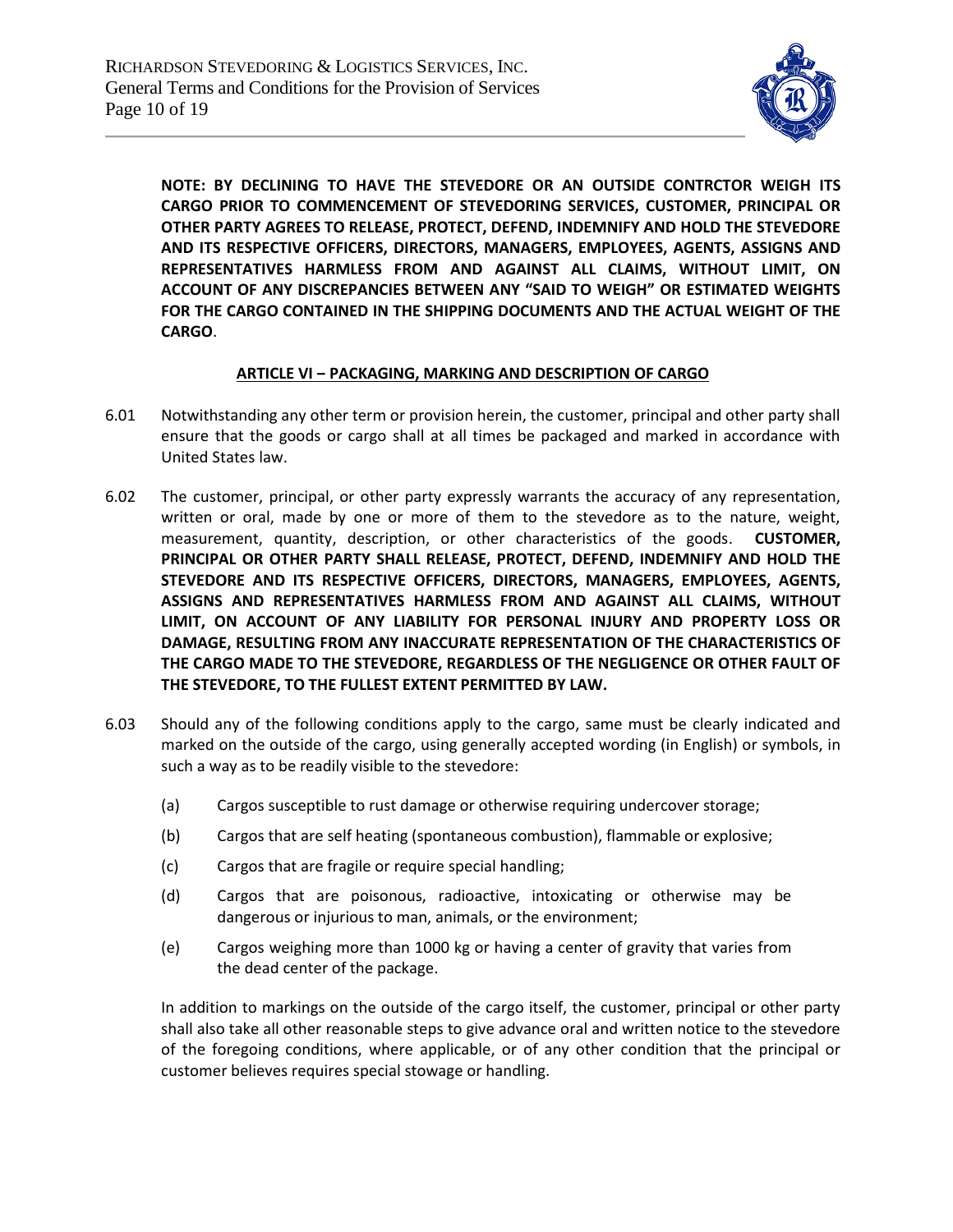

6.04 Whether or not a particular unit of cargo is marked in accordance with these Terms and Conditions, the stevedore may refuse to perform, or suspend or terminate performance or operations with respect to any cargo that, in the stevedore's sole judgment, poses a serious danger to persons or property. The stevedore shall also have the right to take such measures in connection with such goods as the stevedore sees fit to protect persons or property, including but not limited to the destruction of those goods, if necessary, all for the account of, and at the sole risk of, the customer, principal or other party.

## **ARTICLE VII ‒ ACCESS TO THE STEVEDORE'S PREMISES**

- 7.01 All agents, employees, outside contractors or other persons or entities of the customer, principal or other party, regardless of the purpose for which they have been engaged or designated, constitute members of the "**customer group**," and shall enter the stevedore's premises or attend the cargo at their own risk and at the risk of the customer, principal or other party requesting their attendance.
- 7.02 The stevedore is entitled to impose any conditions it deems necessary upon the entry of such persons upon its premises, and the failure of such persons to abide by those conditions shall be grounds for their immediate expulsion from the stevedore's premises. In addition, the stevedore reserves the right to deny entry to its premises, for any reason, to any person, vessel, or vehicle, or to demand immediate departure from its premises, for any reason, of any person, vessel or vehicle. Any persons, vessels, or vehicles that fail to comply with all rules, regulations, signs, policies, orders and directives, and traffic control devices applicable to the stevedore's premises, or any persons, vessels, or vehicles that are otherwise deemed by the stevedore, in its sole judgment, to pose a danger to persons or property or to interfere with or be disruptive to the stevedore's operations, may be immediately expelled from, or denied entry to, the stevedore's premises.
- 7.03 The stevedore's premises **are not** a public thoroughfare, and all persons, including customer group members and other terminal users, entering thereon do so at their own risk. Such persons, by entering the stevedore's premises, agree to obey and be bound by all rules, regulations, directives, signs, policies and traffic control devices applicable thereto, including, but not limited to, speed limit, stop, and parking signs, hard hat policies, and other orders and directives of the stevedore, whether or not posted.
- 7.04 All persons, including customer group members and other terminal users, must stand clear of operating cranes, cargo vehicles, power driven trucks, forklifts, front end loaders and other equipment involved in the stevedore's operation at all times.
- 7.05 **FOR THE AVOIDANCE OF DOUBT, CUSTOMER GROUP MEMBERS OR TERMINAL USERS ARE NOT ALLOWED TO ENTER ANY STAGING AREA, TERMINAL STORAGE YARD, WATERFRONT DOCK OR SHIPSIDE AREA WHILE OPERATIONS OR STEVEDORING SERVICES ARE UNDERWAY UNLESS AND UNTIL THEY CONSENT TO BE BOUND BY THESE TERMS AND CONDITIONS AND PROVIDE THE STEVEDORE WITH CERTIFICATE(S) OF INSURANCE EVIDENCING COMPLIANCE WITH THE REQUIREMENTS CONTAINED IN ARTICLE X HEREIN.**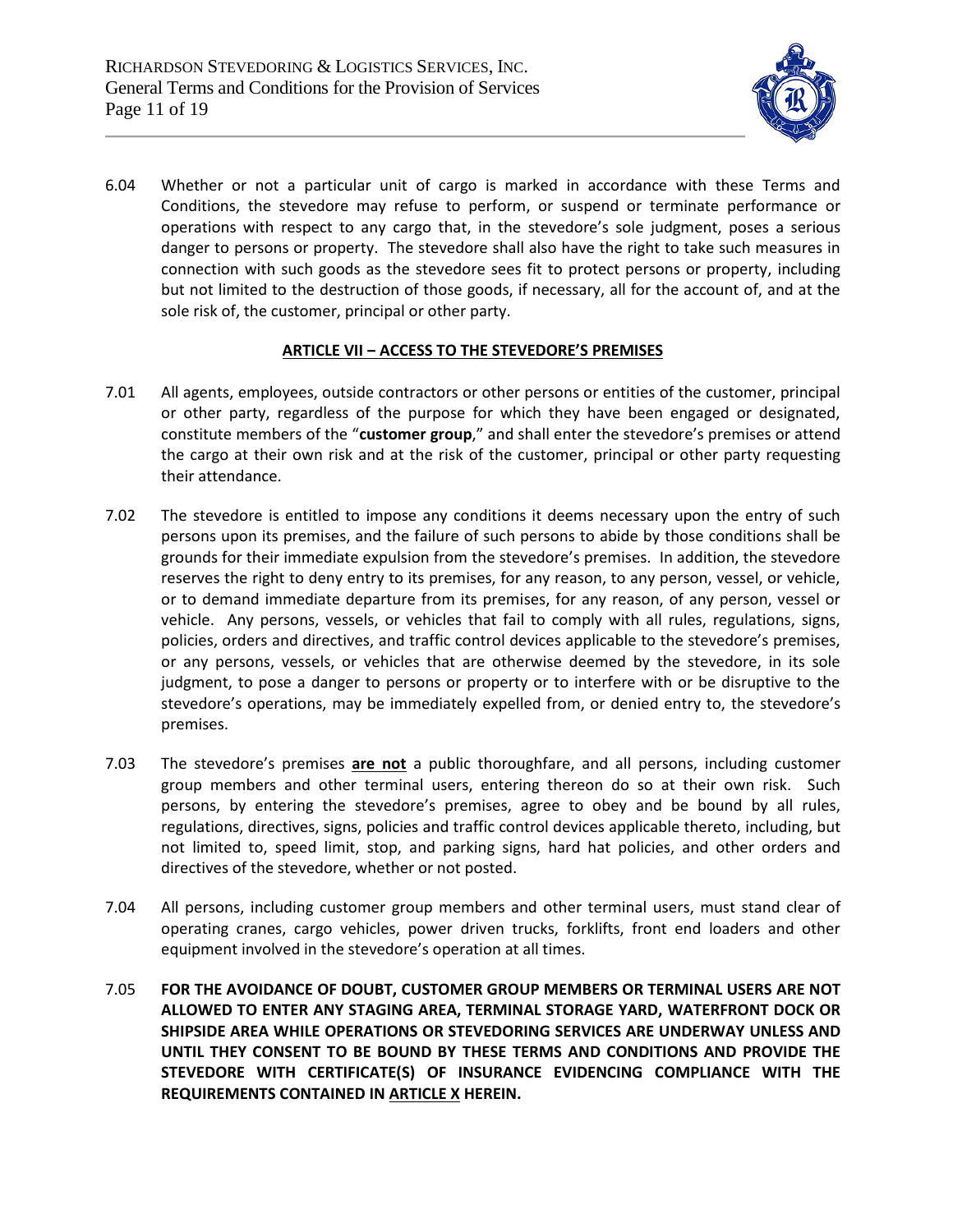

- 7.06 Any surveys or inspections of cargo in stow aboard vessels by customer group members must be completed prior to commencement of the stevedore's operations. **CUSTOMER GROUP MEMBERS AND OTHER TERMINAL USERS ARE PROHIBITED FROM ENTERING VESSEL HOLDS OR HATCHES WHILE STEVEDORING SERVICES OR OPERATIONS ARE UNDERWAY.**
- 7.07 Subject to paragraph 7.08, all persons, including customer group members and other terminal users, must follow private vehicle car route, and park in designated parking areas within the premises of the stevedore. The stevedore reserves the right to have violator's vehicles towed from the premises of the stevedore at the vehicle owner's expense.
- 7.08 **ABSOLUTELY NO PRIVATE VEHICLES ARE PERMITTED TO ENTER ANY STAGING AREA, TERMINAL STORAGE YARD, WATERFRONT DOCK OR SHIPSIDE AREA WHILE OPERATIONS OR STEVEDORING SERVICES ARE UNDERWAY UNLESS AND UNTIL THEY CONSENT TO BE BOUND BY THESE TERMS AND CONDITIONS AND PROVIDE THE STEVEDORE WITH CERTIFICATE(S) OF INSURANCE EVIDENCING COMPLIANCE WITH THE REQUIREMENTS CONTAINED IN ARTICLE X HEREIN.**
- 7.09 All persons, including customer group members and other terminal users, are required wear proper Personal Protective Equipment ("PPE") at all times while on the premises of the stevedore, including, without limitation, hard hats, safety reflective vests, eye protection, and hard-toe foot protection.

## **ARTICLE VIII ‒ LIABILITY**

- 8.01 The stevedore may refuse to perform, or suspend or terminate its performance or operations whenever, in the stevedore's sole judgment, the commencement or continuance of such performance or operations might pose a risk of danger to persons or property. The stevedore shall also have the right to take such measures in connection with vessels, persons, cargo, vehicles or other property on or at its premises as the stevedore sees fit to protect other persons, vessels, cargo, vehicles or property or to safeguard or protect its operations, generally, and the stevedore shall have not be liable for the consequences of such measures.
- 8.02 The stevedore shall not be liable for any delay, loss or damage arising from any cause that is unavoidable or beyond the control of the stevedore. The following are non-exclusive examples of causes of losses or damages that shall be deemed beyond the control of the stevedore:
	- (a) Acts of God;
	- (b) Inherent defects of any cargo or its packaging;
	- (c) Latent or patent defects of any vessel, truck, rail or other means of transport employed for the cargo, regardless of whether the stevedore plays any role in the selection of the means of transport;
	- (d) The insistence of the principal, customer or other party that cargo loading or discharge be accomplished at a speed greater than the stevedore deems prudent under the circumstances;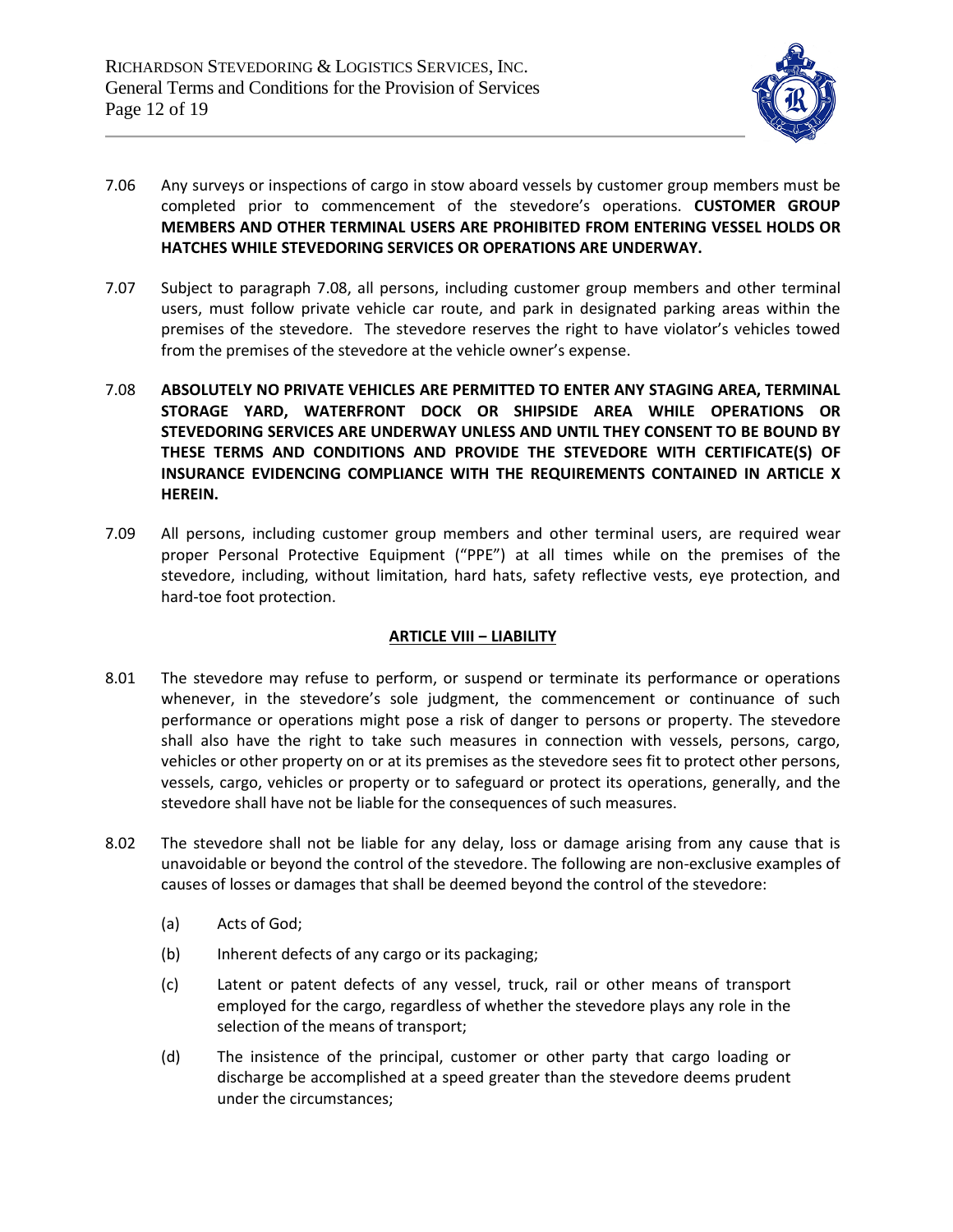

- (e) Improper handling or stowage of cargo, if the principal, customer or other party failed to provide the stevedore with insufficient handling or stowage instructions or information for the cargo and the principal, customer or other party failed to object in writing to the method of stowage or handling during stevedoring operations;
- (f) The breakage of hoisting devices, rope wires and other gear not the property of the stevedore or, where such gear is the property of the stevedore, the stevedore shall not be liable if it can prove that the gear was adequately maintained and complied with generally accepted standards or that the breakage was accidental;
- (g) The performance by the stevedore, at the request of the customer, principal or other party, or as necessitated by circumstances, of work normally performed by others, such as the ship's crew or ship's agent or customhouse broker, regardless of whether the stevedore was paid for such work;
- (h) Strikes of any persons in the stevedore's employ or in the service of others, labor lockouts, work stoppages or slowdowns, sickouts, or any other labor trouble or delays of any nature, regardless of the cause;
- (i) Wars, riots, civil disobedience, sabotage, seizure, detention or destruction by an outside group, terrorism or taking of hostages;
- (j) Burglary, fire or explosion;
- (k) The failure of persons not servants or employees of the stevedore to comply with these Terms and Conditions, any posted signs, or with any other directive of the stevedore, the terminal manager, port authority, or public authority;
- (I) High water, storms or similar perils;<sup>1</sup>
- (m) Latent defects in any gear or equipment or facilities of the stevedore not reasonably discoverable by the stevedore prior to the loss or damage;
- (n) Accidents occurring during the stevedore's operations that are not caused by the negligence of the stevedore;
- (o) Accidents of unknown cause or of a cause that could not reasonably be prevented by the stevedore;
- (p) Accidents, delays or detentions caused by the actions of governmental agencies or authorities; and
- (q) Accidents related to access to the vessel (gangway, D.O.T. ladders, etc).
- 8.03 The customer, principal or other party agrees to waive any right to claim or defense of sovereign immunity with respect to any monetary amount, loss, damage, expense, claim, liability, suit, fine and/or penalty due from customer, principal or other party to the stevedore hereunder.

 $\mathbf{1}$ <sup>1</sup> The stevedore shall not have any liability for cargo stored on its piers or in its sheds that is damaged due to high tides or other high waters.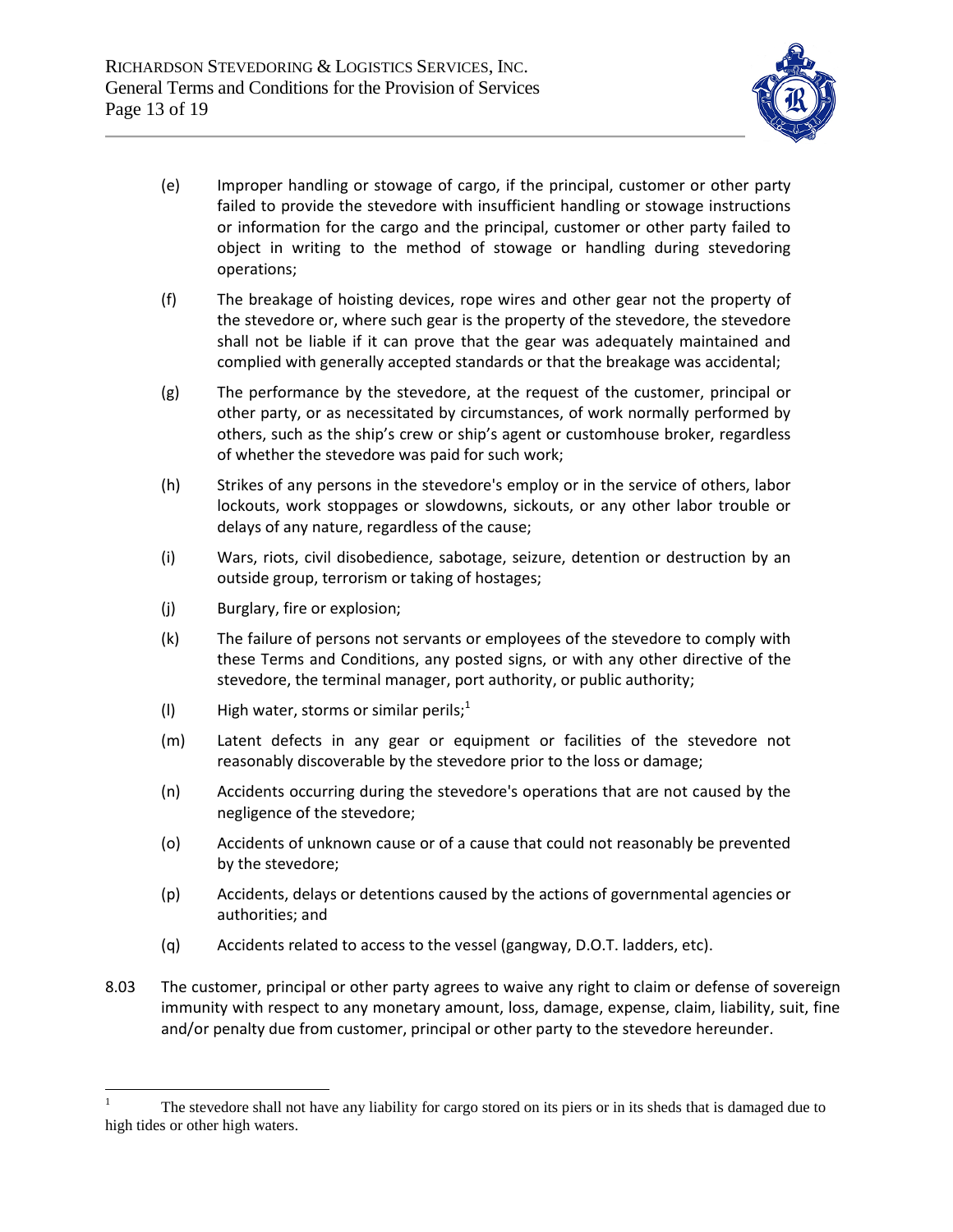

- 8.04 The customer, principal or other party shall be responsible for ensuring that all bills of lading and transportation agreements applicable to the Cargo incorporates the United States Carriage of Goods by Sea Act (COGSA), 46 U.S.C. §1300 *et seq*., as amended, or if COGSA is not applicable the Hague Rules of 1921, 51 Stat. 233, as amended, and that all the benefits, defenses, statute of limitations, exceptions, immunities and limitations upon liability granted under such regime for benefit of the carrier are extended to the periods of time prior to and during the loading of the cargo, and during and following the discharging of the cargo, and otherwise to and for the benefit of the stevedore. In addition, whenever any such benefits, defenses, statute of limitations, exceptions, immunities and limitations have been waived, limited or omitted, as in the case of ad valorem or dangerous cargos, for example, customer, principal or other party shall be responsible for providing the stevedore with written notice thereof prior to tender of the cargo to the stevedore. The customer, principal or other party agrees to defend, indemnify and hold the stevedore harmless of and from failure, in whole or part, to meet the requirements of this section.
- 8.05 COGSA is fully incorporated into these Terms and Conditions, and shall be applicable at all times the cargo is, or is deemed, in the care, custody or control of Stevedore. Customer warrants that it has secured all required documentation including any required export licenses and has timely provided and submitted to the United States Customs and Border Protection all documents and information necessary for export or import. In no case shall the stevedore be liable for any loss or damage to cargo in an amount exceeding the lesser of (i) \$500 U.S. per package, or in the event the Cargo is not in such packages per customary freight unit, (ii) \$500 per package as designated on the applicable bill of lading, or (iii) any lesser liability amount in any common carrier's bill of lading under which Stevedore is entitled to the benefit of such limitation, **UNLESS**:
	- (a) The customer, principal, other party or other cargo claimant, prior to the commencement of the stevedore's operations with respect to the cargo, declares a higher value for the cargo greater than \$500, in writing to the stevedore, **AND** pays to the stevedore, in addition to other charges for its services, a premium computed at 1% of the declared value of each packaged or non-packaged object.
		- 1. The term "**package**" shall include, without limitation, any container, van, trailer, pallet, bundle or any other type of cargo unitization whatsoever.
		- 2. The term "**customary freight unit**" shall mean the unit upon which ocean freight was or is to be calculated for items not shipped in packages.

## **OR**

(b) The ocean carrier's Bill of Lading applicable to the cargo contains a limitation upon liability in an amount greater than \$500 per package or per customary freight unit **AND** such amount is binding upon the stevedore by law or by contract.

**NOTE:** In no event shall the stevedore be liable for more than the amount of the loss or damage actually sustained.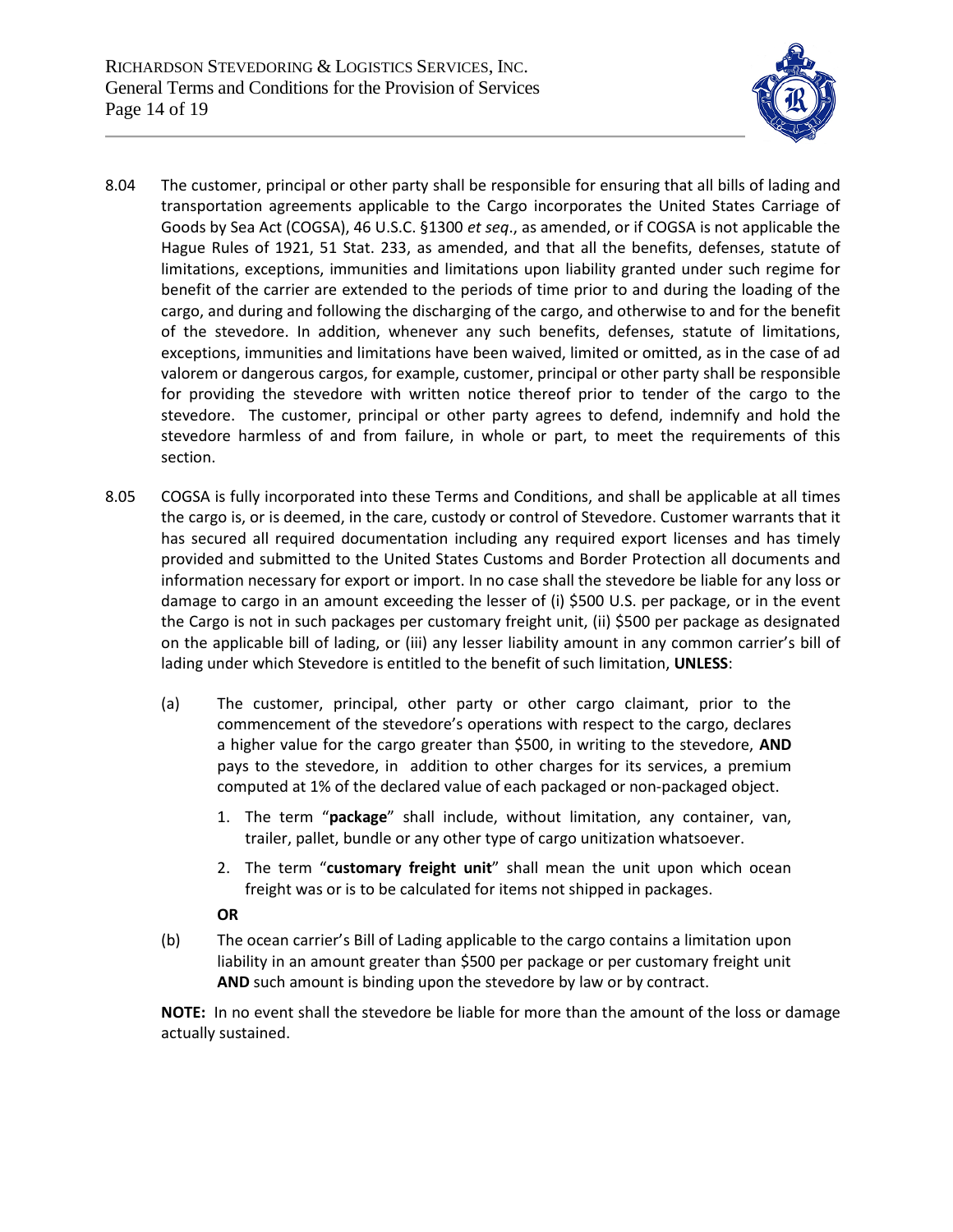

- 8.06 The stevedore shall not be liable for any consequential damages, incidental damages or special damages in connection with its performance of services or provision of facilities, and it shall have the option, at its sole discretion, of replacing any lost property or cargo and/or replacing or repairing any damaged property or cargo.
- 8.07 The failure of the principal, customer or other party subject to these Terms and Conditions to notify the stevedore in writing of any loss or damage to persons, cargo, or other property of the principal, customer or other party (except for vessels) within three (3) business days after the loss or damage allegedly occurred or within three (3) business days after the cargo or other property (except for vessels) has left the stevedore's premises, whichever is later, shall be deemed an admission by the principal, customer or other party that no such loss or damaged occurred on or at the stevedore's premises, and the customer, principal or other party shall be estopped from claiming otherwise. In the case of vessels, the failure of the principal, customer or other party to notify the stevedore in writing of any loss or damage to the vessel (other than latent damage) prior to the departure of the vessel from the stevedore's premises shall be deemed an admission by such principal, customer or other party that no such loss or damage occurred to the vessel at the stevedore's premises, and the customer, principal or other party shall be estopped from claiming otherwise.
- 8.08 In the event that the stevedore incurs any costs, lost profits, damages, fines or any other liabilities in connection with an event for which the stevedore is not liable hereunder, the customer, principal and/or other party shall be jointly and severally liable to reimburse the stevedore for all such amounts incurred by the stevedore, upon request.

### **ARTICLE IX ‒ INDEMNIFICATION AND CONTRIBUTION**

9.01 As set forth in paragraph 7.01 and elsewhere herein, the principal, customer or other party specifically understand, acknowledge and agree that any and all providing of, access to, or use of the terminal facility or terminal services on the premises of the stevedore by or on behalf of the principal, customer or other party shall be at the sole risk and expense the principal, customer or other party. Aside from loss/damage to the cargo addressed in section 8.07 and elsewhere herein, the principal, customer or other party assumes sole responsibility for all other loss, damage, expense, claim, liability, suit, fine or penalty of any type or nature whatsoever which in any way arises out of or relates to any providing of access to or use of the terminal facility and/or terminal services of the stevedore by or on behalf of customer, including, without limitation, those in regard to any loss/damage to the property of the stevedore, customer or any other, as well as those regarding personal injury, illness or death claims of any person, including without limitation, any agent, employee, representative, guest, invitee, vendor or subcontractor of the stevedore, customer or other party, howsoever caused and regardless of the negligence or other fault of the stevedore. In furtherance of the foregoing, the principal, customer or other party agree to waive any immunity from suit, exclusivity of remedy and limitation upon liability which would have otherwise been afforded pursuant to any workers compensation act or similar law.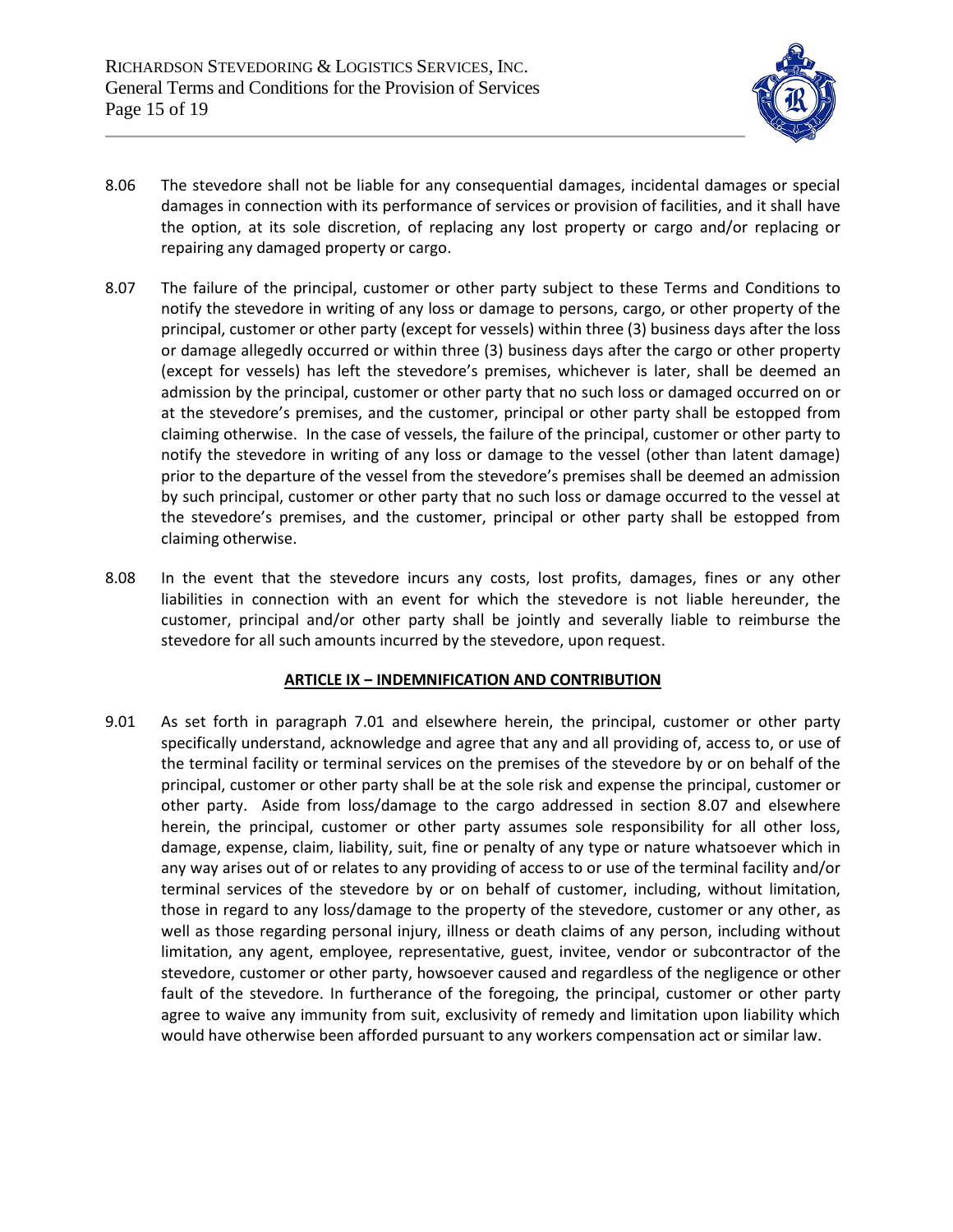

- 9.02 **CUSTOMER GROUP MEMBERS OR TERMINAL USERS THAT ENTER ANY STAGING AREA, TERMINAL STORAGE YARD, WATERFRONT DOCK OR SHIPSIDE AREA ON THE PREMISES OF THE STEVEDORE WHILE OPERATIONS OR STEVEDORING SERVICES ARE UNDERWAY AGREE TO RELEASE, PROTECT, DEFEND, INDEMNIFY AND HOLD THE STEVEDORE AND ITS RESPECTIVE OFFICERS, DIRECTORS, MANAGERS, EMPLOYEES, REPRESENTATIVES, AGENTS, AFFILIATED ENTITIES, AND ASSIGNS HARMLESS FROM AND AGAINST ALL CLAIMS, WITHOUT LIMIT, ON ACCOUNT OF BODILY INJURY, SICKNESS, DISEASE OR DEATH OF THE RESPECTIVE CUSTOMER GROUP MEMBER OR TERMINAL USER, OR LOSS OF OR DAMAGE TO PROPERTY ALLEGEDLY OR ACTUALLY SUSTAINED DURING, OR DIRECTLY OR INDIRECTLY ARISING FROM OR RELATING IN ANY WAY TO ENTRY OF THE RESPECTIVE CUSTOMER GROUP MEMBER OR TERMINAL USER ON TO THE PREMISES OF THE STEVEDORE, REGARDLESS OF THE NEGLIGENCE OR OTHER FAULT OF THE STEVEDORE TO THE FULLEST EXTENT PERMITTED BY LAW.**
- 9.03 If the stevedore has expressly agreed to indemnify the principal, customer or other party for damages payable to third parties, by contract or other writing, then the amount of the damages to be paid to the third party by the principal, customer or other party in the first instance shall be determined in consultation with the stevedore. In no event shall the stevedore be required to indemnify the principal for an amount in excess of that actually paid by the principal, customer or other party to the third party.
- 9.04 The charges of the stevedore for its services do not include insurance of any character, unless expressly stated to the contrary. All persons or entities using the gear, equipment, facilities or premises of the stevedore, by such use, warrant to the stevedore that such parties carry sufficient amounts of general liability, public liability, motor vehicle liability and worker's compensation insurance to cover their activities at the stevedore's premises.
- 9.05 In the event of any loss or damage sustained by the principal, customer or other party subject to these Terms and Conditions, whether or not due to the fault of the stevedore, said principal, customer or other party shall in the first instance seek to recover said loss or damage under any policy or scheme of insurance available to it.
- 9.06 In addition to any limitations, defenses or rights conveyed to the stevedore under these Terms and Conditions, the stevedore also shall be entitled to the benefit of all limitations, defenses or rights conveyed to it through applicable bills of lading, dock receipts, warehouse receipts, or contracts or available to it under any applicable law.
- 9.07 All provisions contained in these Terms and Conditions that relate to the rights, defenses, or limitations upon the liability of the stevedore for losses and damages, or to indemnification therefore, shall also inure to the benefit of all agents and independent contractors engaged by the stevedore or performing any of the stevedore's obligations to the cargo, as well as to all other persons or entities who may be deemed to be third party beneficiaries of the contract created by the acceptance of these Terms and Conditions by the customer, principal or other party. In concluding agreements with customers, principals or other parties under these Terms and Conditions, the stevedore shall be deemed to have acted as the agent for all persons benefited by this provision.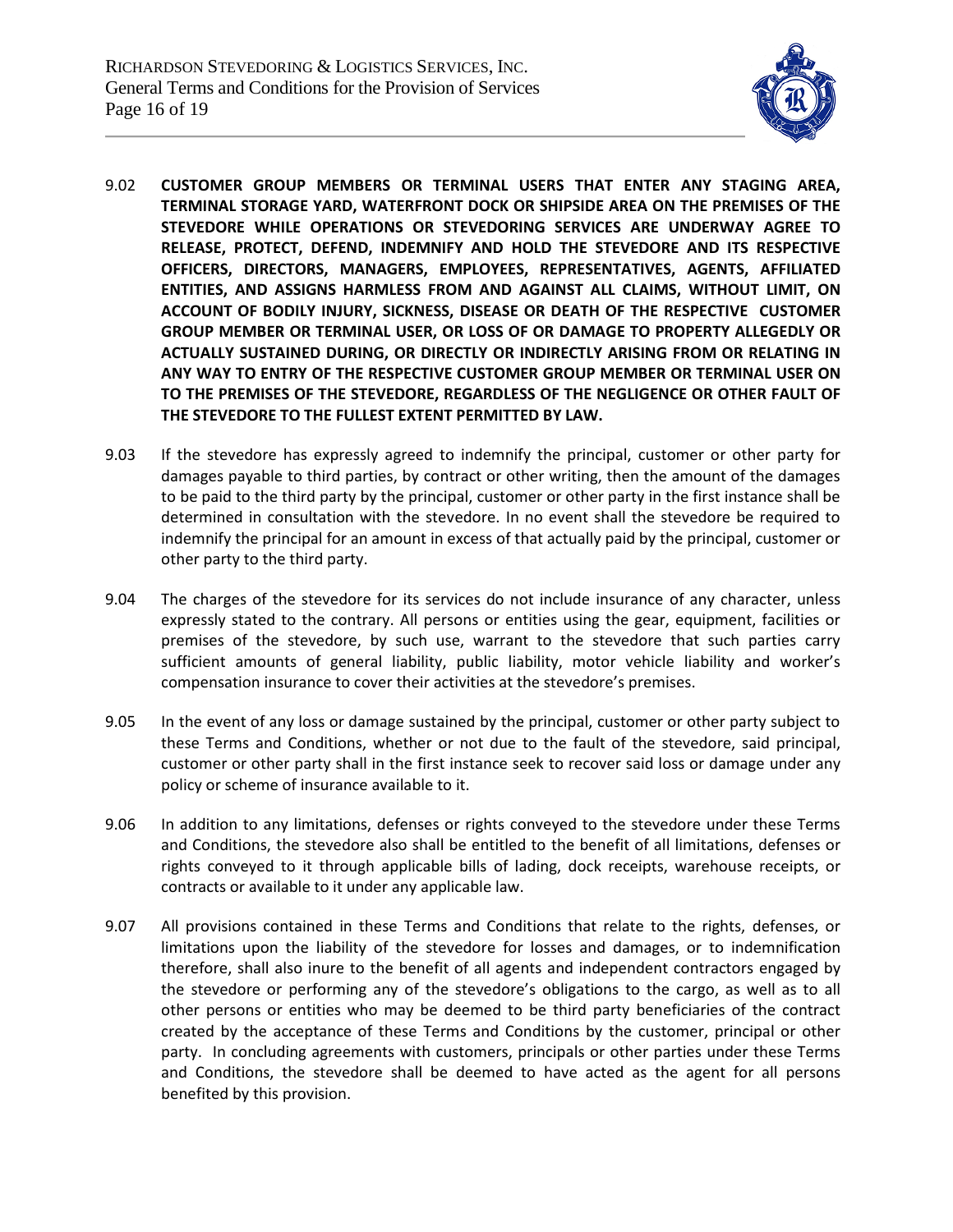

### **ARTICLE X ‒ INSURANCE REQUIREMENTS**

- 10.01 Prior to entering into cargo staging areas, terminal storage yards, waterfront dock or shipside areas on the premises of the stevedore while operations or stevedoring services are underway, customer group members and other terminal users agree that their respective obligations to defend, indemnify, and hold the Stevedore harmless contained in Paragraph 9.02 above shall be supported by the following insurance:
	- a. Workers' compensation coverage as required by the Federal Longshoremen and Harbor Workers' Compensation Act, 33 U.S.C. § 901 *et seq*.; and
	- b. Comprehensive general liability coverage, including coverage personal injury, bodily injury, property damage, completed operations, and contractual liability (specifically covering the liabilities assumed by the respective Customer Group member or Terminal User hereunder) with a combined single limit of \$1,000,000.00USD.
- 10.02 Further, those customer group members and other terminal users seeking to operate their private vehicles within cargo staging areas, terminal storage yards, waterfront dock or shipside areas on the premises of the stevedore while operations or stevedoring services are underway, additionally agree that their respective obligations to defend, indemnify, and hold the stevedore harmless contained in Paragraph 9.02 above shall also be supported by the following insurance:
	- a. Comprehensive automobile liability coverage including non-owned and hired vehicle coverage, as well as owned vehicle coverage and contractual liability (specifically covering the liabilities assumed by the respective customer group member or terminal user hereunder) with a combined single limit of \$1,000,000.00USD.
- 10.03 Stevedore shall be named as an additional insured to the designated policies in paragraphs 10.01(b) and 10.02(a) (where applicable) on a primary basis vis-à-vis the Stevedore's own insurance, and each such policy shall waive any "other insurance" clause or condition, such that the respective customer group member's or terminal user's insurer(s) shall not require contribution from any other insurance maintained by the Stevedore.
- 10.04 Stevedore's coverage as an additional insured under the designated policies shall not be more limited than the coverage provided by a policy endorsed to state only the following regarding Stevedore's status as an additional insured:

### **ADDITIONAL INSURED‒RICHARDSON STEVEDORING & LOGISTICS SERVICES, INC.**

If required by any contract or agreement, Richardson Stevedoring & Logistics Services, Inc. ("RS&L") is made an additional insured under this policy but only with respect to liability arising out of your operations on the premises of the RS&L, RS&L's premises being utilized or occupied by you, or injury to your employees on the premises of RS&L.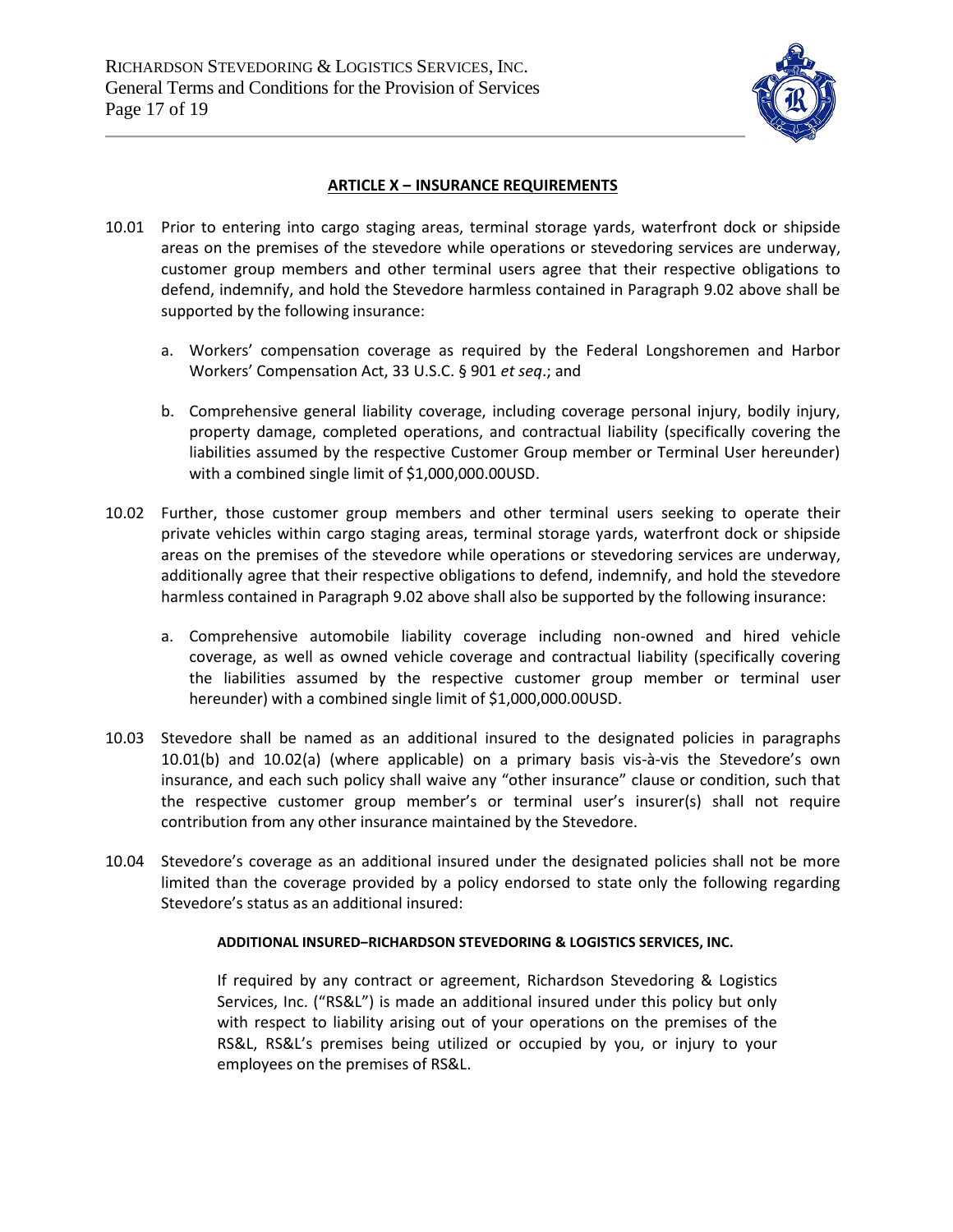

- 10.05 The designated policies in paragraphs 10.01(b) and 10.02(a) (where applicable) shall contain a clause providing the employees of one insured shall be considered third-parties as to any other insured so that if the Stevedore incurs liability to an employee or representative of the respective customer group member or terminal user, the policy will cover the Stevedore against whom the claim is made in the same manner as if separate policies had been issued to each insured.
- 10.06 The designated policies in paragraphs 10.01 and 10.02 (where applicable) shall each contain a provision or endorsement waiving subrogation rights against the Stevedore. Further, the respective customer group member or terminal user releases the Stevedore from all claims arising from loss, damage or liability covered by the required insurance policies in 10.01 and 10.02.

### **ARTICLE XI ‒ LIMITATION OF ACTIONS**

- 11.01 Except as provided in paragraph 10.02 herein, the Stevedore shall be discharged from any and all liability for any loss or damage or any claim of whatsoever kind, nature, or description unless legal proceedings under Article XI of these Terms and Conditions are commenced within one year after the delivery of the cargo or the date when the cargo should have been delivered, or for losses or damages to persons or property other than cargo, within one year after the occurrence of the event giving rise to the claim.
- 11.02 In the event that the stevedore is entitled to the benefit of a bill of lading, dock receipt, warehouse receipt or contract containing a limitation on actions of less than one year, then the stevedore shall be entitled to assert that shorter limitation period as a defense to any claim.

### **ARTICLE XII ‒ LAW, VENUE AND LEGAL FEES**

- 12.01 These Terms and Conditions and all of the rights and obligations of the stevedore and the customer, principal or other party hereunder shall be construed, interpreted and governed by U.S. Federal Maritime Law, as supplemented by the laws of the State of Texas, without reference to its conflicts of law provisions.
- 12.02 Subject to certain relief sought pursuant to provisions of these Terms and Conditions that are subject to the exclusive admiralty jurisdiction of a U.S. Federal District Court, venue for any remaining claim, dispute, difference or controversy between the stevedore and any person or entity subject to these Terms and Conditions, which arises out of or relates to these Terms and Conditions and which cannot be settled by mutual understanding, shall be shall be exclusive to the District Courts of Brazoria County, Texas with the substantially prevailing party entitled to recover legal fees and costs, including attorney's fees.
- 12.03 Any claim, dispute, difference or controversy between the stevedore and any person or entity subject to these Terms and Conditions, which arises out of or relates to these Terms and Conditions and which cannot be settled by mutual understanding, shall be filed in accordance with paragraphs 11.01 and 11.02 and within a reasonable period after the claim or other matter in question has arisen and, in any event, shall not be made after the date when the institution of proceedings would be barred by Article X of these Terms and Conditions.